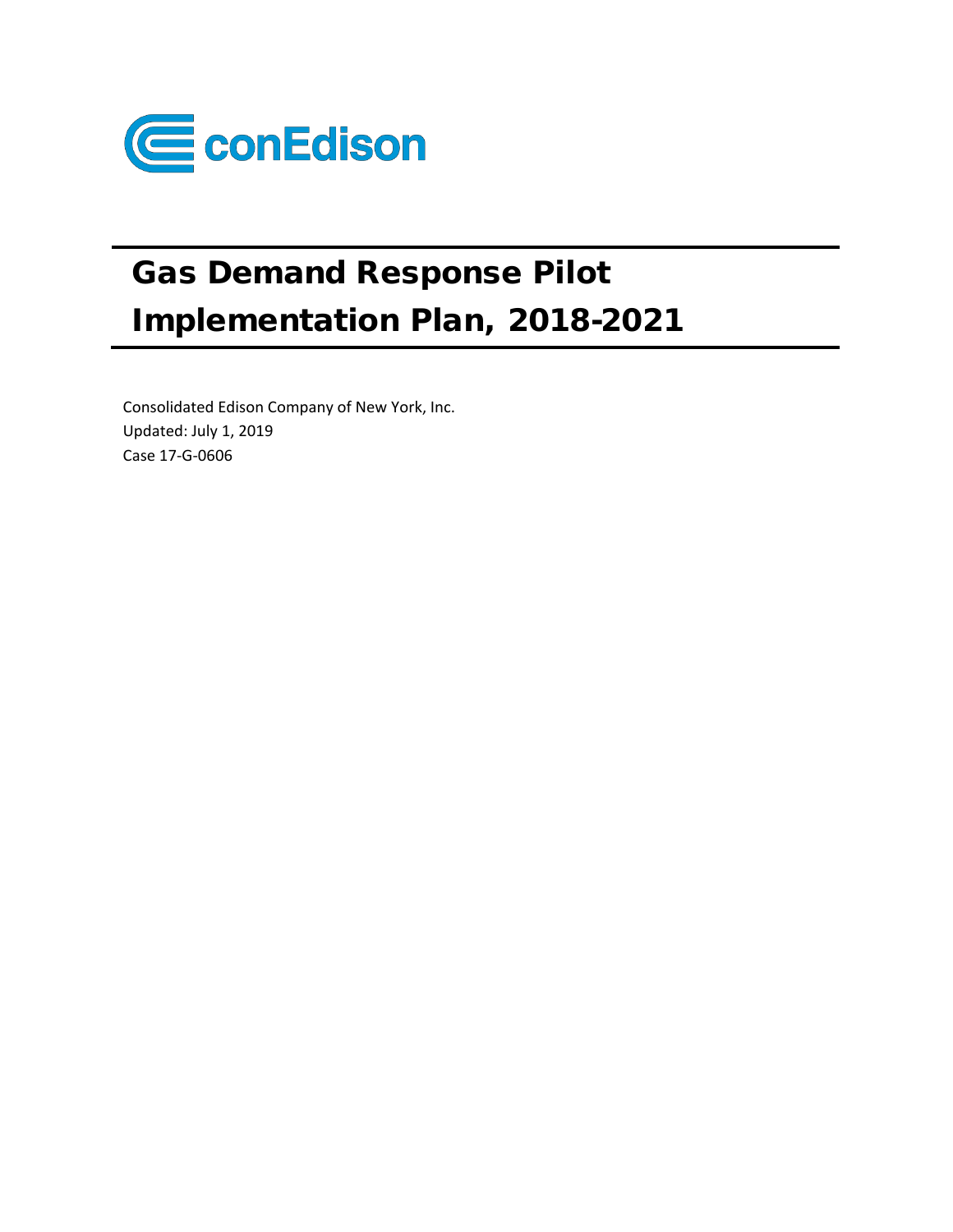## **Contents**

| 1            |             |       |  |  |  |
|--------------|-------------|-------|--|--|--|
| $\mathbf{2}$ |             |       |  |  |  |
|              | 2.1         |       |  |  |  |
|              | 2.2         |       |  |  |  |
|              | 2.3         |       |  |  |  |
| 3            |             |       |  |  |  |
| 4            |             |       |  |  |  |
|              | 4.1         |       |  |  |  |
|              | 4.2         |       |  |  |  |
|              | 4.3         |       |  |  |  |
|              |             | 4.3.1 |  |  |  |
|              |             | 4.3.2 |  |  |  |
|              |             | 4.3.3 |  |  |  |
|              |             | 4.3.4 |  |  |  |
|              |             | 4.3.5 |  |  |  |
|              |             |       |  |  |  |
| 5            |             |       |  |  |  |
|              | 5.1         |       |  |  |  |
|              |             | 5.1.1 |  |  |  |
|              |             | 5.1.2 |  |  |  |
|              |             | 5.1.3 |  |  |  |
|              |             | 5.1.4 |  |  |  |
| 6            |             |       |  |  |  |
|              | 6.1         |       |  |  |  |
|              |             | 6.1.1 |  |  |  |
|              |             | 6.1.2 |  |  |  |
|              |             | 6.1.3 |  |  |  |
|              |             | 6.1.4 |  |  |  |
|              | 6.2         |       |  |  |  |
|              | Appendix A. |       |  |  |  |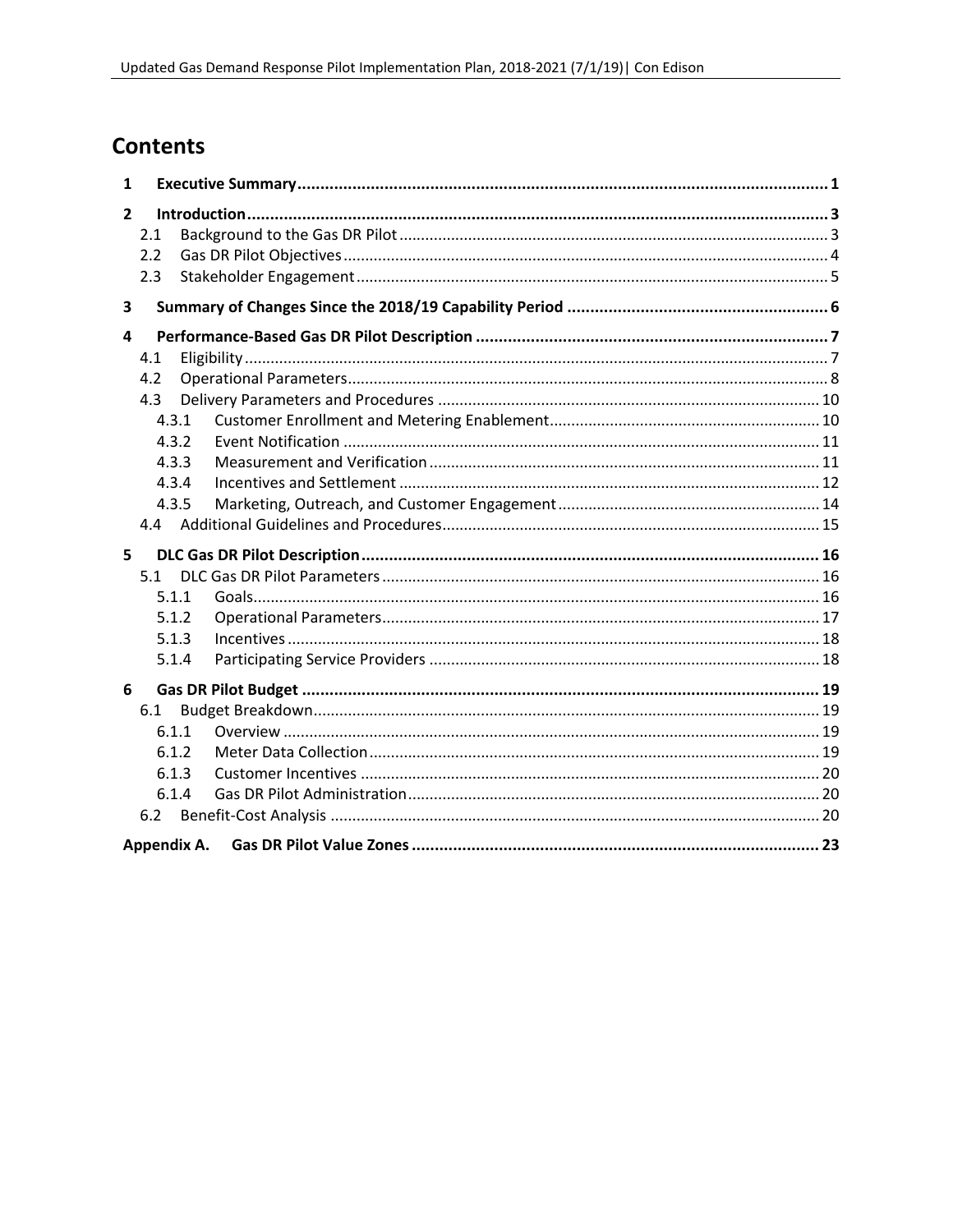## <span id="page-2-0"></span>1 Executive Summary

Consolidated Edison Company of New York, Inc. ("Con Edison" or "the Company") proposed the Smart Solutions for Natural Gas Customers Program ("Smart Solutions") $<sup>1</sup>$  $<sup>1</sup>$  $<sup>1</sup>$  to address increased demand for</sup> natural gas in its service territory and limited pipeline capacity. This innovative, integrated, multisolution proposal seeks to decrease gas usage and procure alternative resources to meet customer heating and other thermal needs. As part of the Smart Solutions portfolio and pursuant to the New York Public Service Commission's ("PSC") Order,<sup>[2](#page-2-2)</sup> Con Edison established a Gas Demand Response ("DR") Pilot ("Gas DR Pilot" or "Pilot") that aims to reduce net customer gas demand during the entirety of a peak gas demand day during the coldest winter days.

Gas DR has been piloted between November 1, 2018 through March 31, 2019 (the "2018/19 Winter Capability Period") and will continue for the period between November 1, 2019 through March 31, 2020 (the "2019/20 Winter Capability Period') and the period of November 1, 2020 through March 31, 2021 (the "2020/21 Winter Capability Period") in certain zones in Con Edison's service territory, with a prescribed limit for the number of customers who are eligible participate. The designation of this effort as a Pilot and the limit on the number of participating customers are necessary due to the limited experience with gas DR in Con Edison's service territory as well as New York State and nationally. Con Edison intends to use this Pilot to gather insight into optimal gas DR operational parameters and achievable customer response that will potentially inform a tariffed program to be proposed at the end of the Pilot, if appropriate.

This Implementation Plan outlines the key parameters of the Gas DR Pilot, which consists of a Performance-Based Gas DR Pilot primarily targeting Con Edison's commercial and industrial ("C&I") gas customers and multi-family buildings with centralized heating systems, and a Direct Load Control ("DLC") Gas DR Pilot targeting Con Edison's residential gas customers.

The Company developed the Gas DR Pilot parameters by leveraging interviews and discussions with Con Edison's largest gas customers, as well as aggregators and solution providers that are active in the electric DR space in New York State. The Pilot has been designed to account for customer capabilities, while providing sufficient economic incentive to customers for participation. Where possible, Con Edison has leveraged many of the existing capabilities and procedures from its electric DR programs in the design of the Gas DR Pilot, with the ultimate goal of making Gas DR Pilot participation attractive for existing electric DR customers (who are often also gas customers) and aggregators.

The Company has received authorization for \$5.051 million to support the costs of the Gas DR Pilot over a three-year period. The Company intends to reallocate financial resources within the various components of the Gas DR Pilot as needed as authorized by the PSC. If incentive costs are higher than anticipated, the Company will petition the Commission for additional funding.

Following the submission of this updated Implementation Plan, Con Edison will continue preparing the administrative functions that will enable the continuation of the program in time for the 2019/20 Winter

<span id="page-2-1"></span> <sup>1</sup> Case No. 17-G-0606, *Petition of Consolidated Company of New York, Inc. for Approval of the Smart Solutions for Natural Gas Customers Program* (filed September 29, 2017).

<span id="page-2-2"></span><sup>2</sup> Case No. 17-G-0606, New York State Public Service Commission, *Order Approving With Modification Gas Demand Response Pilot* (effective August 9, 2018).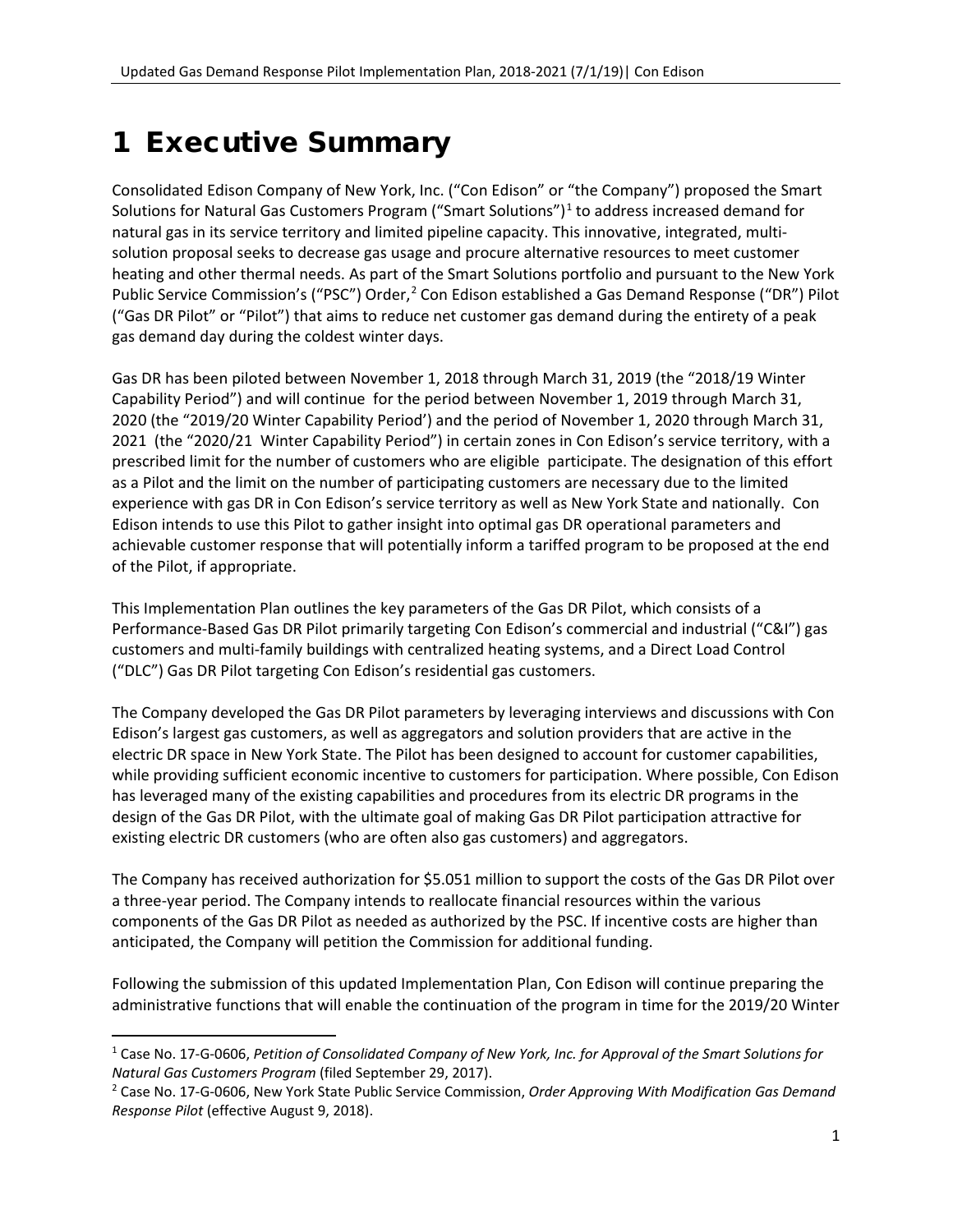Capability Period. During the period of the Pilot, Con Edison will continue engaging customers and the market, and will provide regular updates to New York State Department of Public Service Staff ("Staff") and respond to any Staff concerns and recommendations.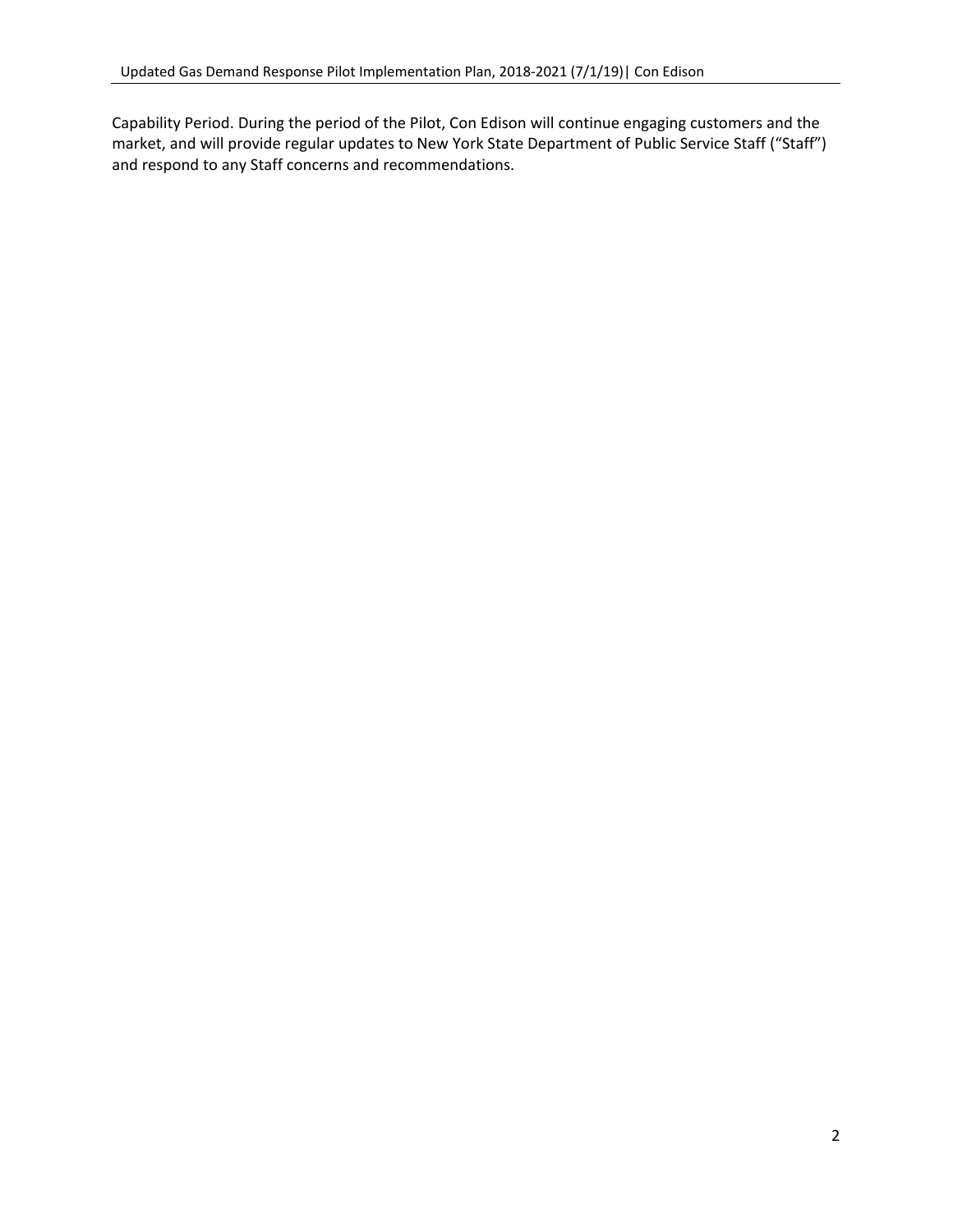# <span id="page-4-0"></span>2 Introduction

## <span id="page-4-1"></span>2.1 Background to the Gas DR Pilot

Con Edison delivers natural gas to approximately 1.1 million customers in Manhattan, the Bronx, the First and Third Wards of Queens, and most of Westchester County. Natural gas is delivered by interstate pipelines to Con Edison at various points in or near its service territory, and is distributed to customers through approximately 4,300 miles of mains and 370,000 service lines. Con Edison must have sufficient pipeline capacity available to meet its customers' demand on a peak design day. The design day customer demand only reflects gas used by firm gas customers, and does not include, for example, the gas supply needs of customers taking interruptible delivery service or electric generating stations; to the extent interruptible customers require fuel on the coldest days of the year, they are required to use an alternate fuel.

Natural gas use in Con Edison's service territory has grown substantially in recent years, and this upward trend is expected to continue for the foreseeable future. There are multiple drivers for growth in natural gas load: customers converting to natural gas for its local environmental benefits, community clean heat programs which require customers to switch from residual heating oil to other cleaner heating fuels, and the value proposition of natural gas including reliability of supply, convenience and (depending on the comparative price of alternative fuels) cost savings.

On the supply side, pipeline capacity coming into Con Edison's service territory is fully contracted, and proposals for new pipeline projects have recently encountered increased difficulty in securing necessary preconstruction permits.

To address the increased customer demand and limited pipeline capacity, Con Edison has proposed the Smart Solutions for Natural Gas Customers Program.<sup>[3](#page-4-2)</sup> This innovative, integrated, multi-solution strategy seeks to decrease gas usage and procure alternative resources to meet customer heating and other thermal needs. The Smart Solutions Program is designed to develop alternative means to meet customers' heating and other thermal needs cost-effectively, seek to defer the Company's requirement for incremental upstream pipeline capacity, reduce the use of pipeline delivered services, mitigate the need for a moratorium on new gas customer interconnections, and contribute to the achievement of State and local environmental goals.

The Smart Solutions proposal includes four non-traditional solutions to address customer gas needs:

- Developing the Gas DR Pilot to reduce net customer demand during the entirety of a peak gas demand day;
- Doubling of the Company's existing gas energy efficiency program;
- Creating a gas innovation program for renewable alternatives to natural gas heating (request for information issued in Q2 2018); and
- Issuing a market solicitation for additional non-pipeline solutions on either the supply or demand side, which will provide a pathway for the advancement of new technologies and

<span id="page-4-2"></span> <sup>3</sup> For additional information, see Case No. 17-G-0606, *Petition of Consolidated Company of New York, Inc. for Approval of the Smart Solutions for Natural Gas Customers Program* (filed September 29, 2017).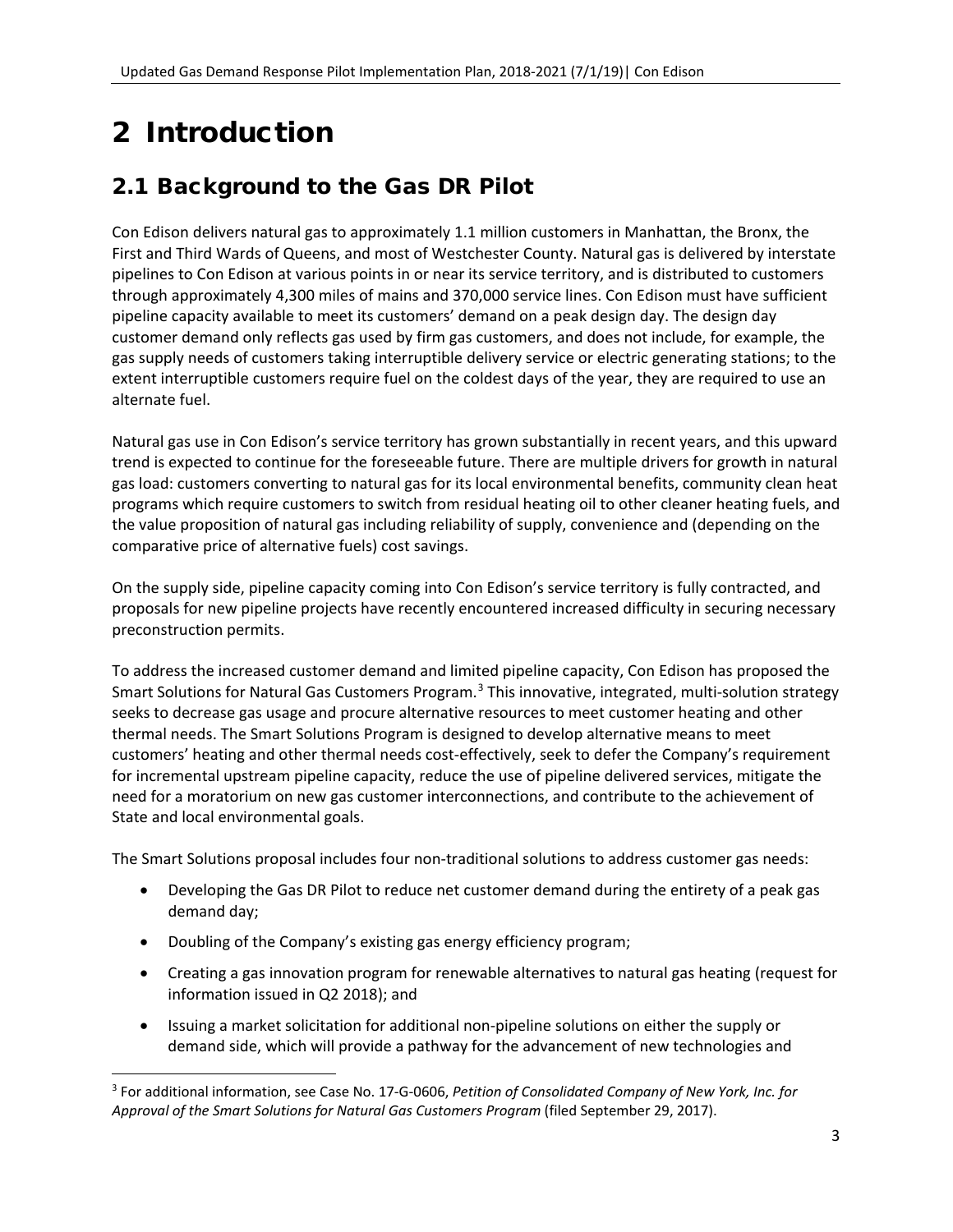facilitate new abilities to engage with and deliver services to customers; examples include beneficial electrification of heating and localized natural gas storage alternatives (a request for proposals was issued on December 15, 2017).

Con Edison launched a Gas DR Pilot for the 2018/19 Winter Capability Period consisting of (1) a Performance-Based Gas DR Pilot targeting Con Edison's C&I customers and multi-family buildings with centralized heating systems, and (2) a DLC Gas DR Pilot targeting Con Edison's residential customers.

This Implementation Plan describes the characteristics of the Gas DR Pilot, as informed by Con Edison's operational requirements, and the capabilities of Con Edison's customers and the market using smart thermostat technology.

## <span id="page-5-0"></span>2.2 Gas DR Pilot Objectives

The Gas DR Pilot tests the feasibility of incentivizing customers to provide net reductions of natural gas demand during peak gas demand days (from 10:00am to 10:00am the following day) on the coldest days of the winter.

The overall goals of the Gas DR Pilot are to:

- Understand the magnitude of net load reduction that customers are able to provide following notification over a 24-hour window from 10:00 am to 10:00 am the following day (an "event");
- Test customer engagement as measured by number of customers enrolled and participant response;
- Assess third-party participation as measured by number of aggregators enrolled and aggregator response;
- Streamline event dispatch based on internal and external stakeholder response;
- Test the participants' ability and willingness to participate in consecutive events (i.e., when events occur consecutively over multiple days) and events on holidays;
- Collect information on successful customer gas use reduction strategies;
- Inform the process of setting program incentive levels;
- Test baseline methodologies for robustness; and
- Provide data on reliability and repeatability of total reductions during events, as an input to Con Edison's peak day gas demand forecasting process.

The Gas DR Pilot was offered initially in the 2018/2019 Winter Capability Season and will continue being offered through the 2019/20 and 2020/2021 Winter Capability Seasons. Con Edison has evaluated the results of the 2018/19 Winter Capability Season and will continue to evaluate the results of the Gas DR Pilot after each Winter Capability period to determine if it should be established as a full program, as well as the optimal program parameters.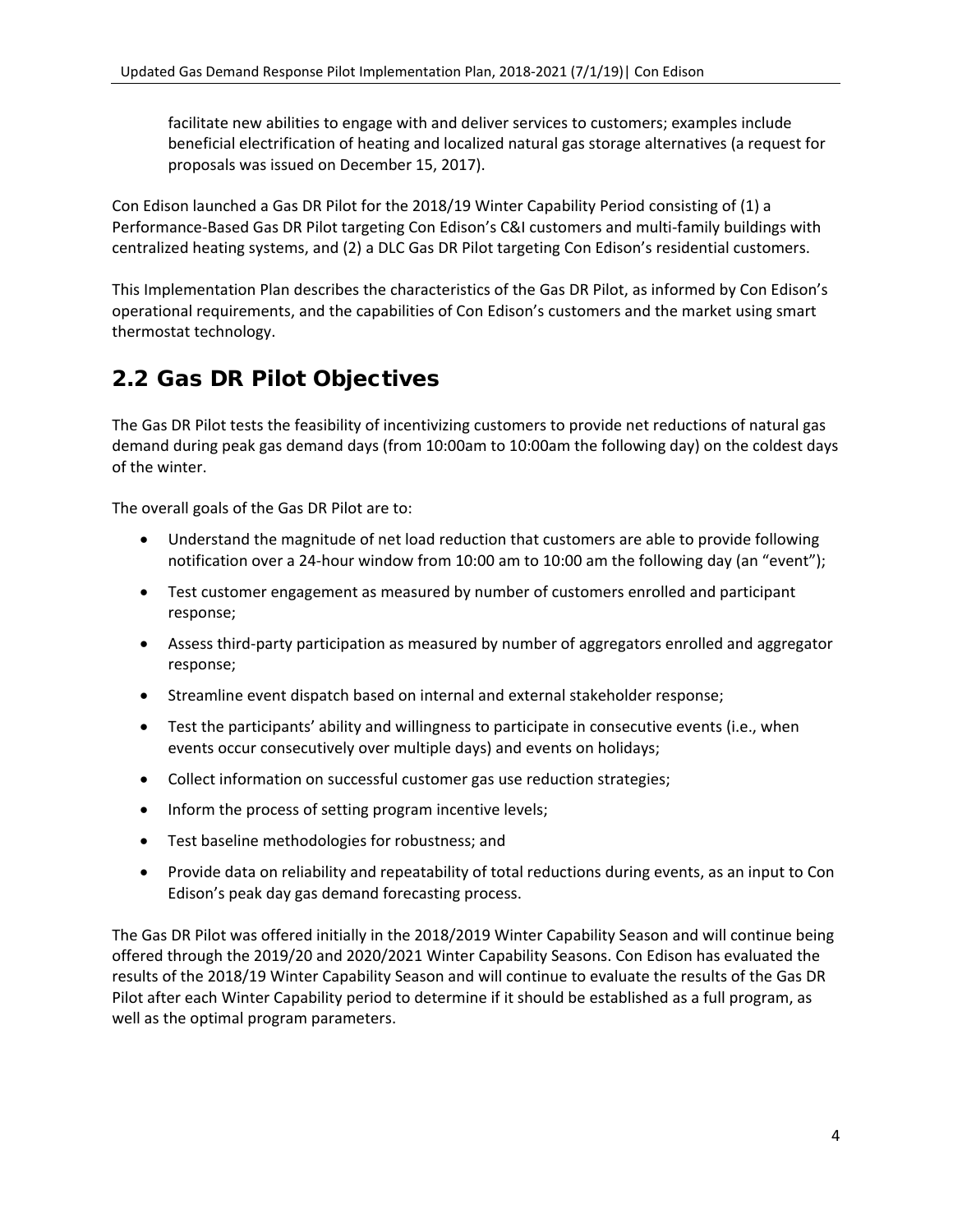### <span id="page-6-0"></span>2.3 Stakeholder Engagement

To support the development of the Gas DR Pilot and this Implementation Plan, Con Edison actively engaged external stakeholders to collect input that informed Pilot design. Specifically, Con Edison:

- **Conducted interviews** in early 2018 with seven natural gas customers spanning a range of building types, technology types, and customer segments to discuss the Gas DR Pilot concept, the customers' technical capabilities, program design attributes, potential barriers to participation, and key insights into how Con Edison could design the Gas DR Pilot;
- **Conducted interviews** with interested third-parties including aggregators as well as building management system and energy management system ("BMS/EMS") providers to understand their capabilities to contribute to the Gas DR Pilot;
- **Presented in the Demand Response Forum** on February 27, 2018 the initial outline of the Gas DR Pilot to a broad group of stakeholders currently active in Con Edison's electric DR programs;
- **Collected feedback in a Gas DR Pilot Design Workshop** on April 2, 2018 from customers, aggregators, and other local stakeholders on the preliminary design elements of the Gas DR Pilot, with an open comment period following the workshop for stakeholders to provide additional input; and
- **Tested DLC capability** with a limited effort to test the ability and willingness of customers who have already installed a specific brand of smart thermostat to participate in a DLC-type Gas DR Pilot.
- **Conducted a Gas Demand Response Forum** on June 26, 2019. The 2018/19 Winter Capability results and proposed changes to the Pilot were reviewed in an open meeting with stakeholders.

Con Edison will continue to engage with stakeholders throughout the duration of the Gas DR Pilot to collect further feedback as both customers and aggregators learn and gain experience from their participation in the Gas DR Pilot.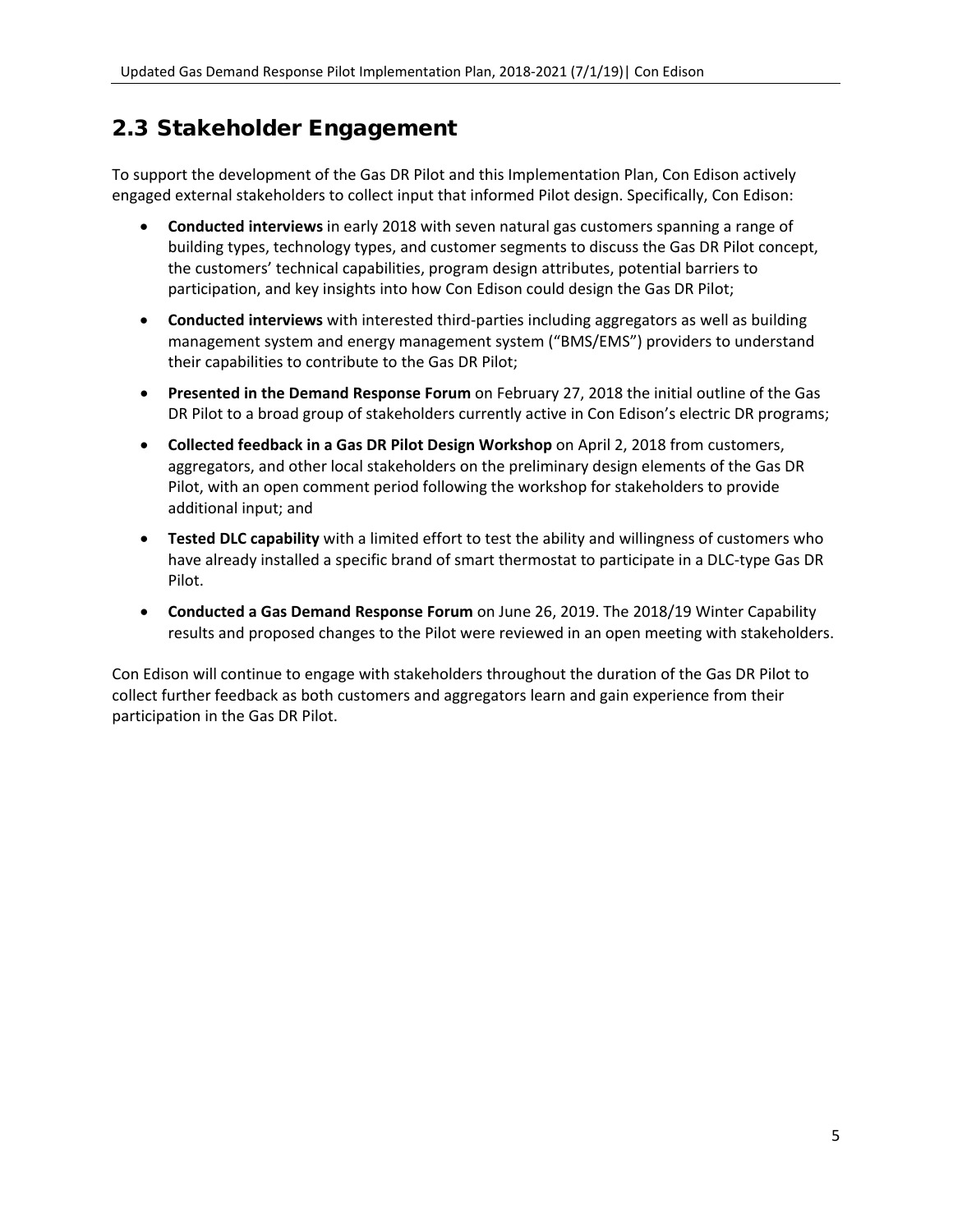## <span id="page-7-0"></span>3 Summary of Changes since the 2018/19 Winter Capability Period

We outline below any changes to this Implementation Plan since it was originally filed prior to the 2018/19 Winter Capability Period. Each of the changes below is further elaborated in the appropriate section of this document.

- 1. Added a minimum enrollment requirement in section [4.1](#page-8-1) [Eligibility.](#page-8-1) Specifically, 4.1: All participating customers must enroll for a minimum of one dekatherm if participating with a volume corrector or a BMS systems connected to a volume corrector.
- 2. Added in section [4.2](#page-9-0) [Operational Parameters](#page-9-0) the following: "Starting with the 2019/20 Winter Capability Period, Con Edison reserves the right to impose and enforce a one-year ban on participation in the Gas DR Pilot for any customer that is found to have utilized fuel switching to fuel oil or liquid fuels as a reduction strategy. Participants that are identified to have potentially switched to fuel oil or liquid fuels will have their performance put under administrative review, per the Pilot's guidelines. Participants that are confirmed to have switched to fuel oil or liquid fuels will be disqualified from receiving any incentive payments for the entirety of the Winter Capability Period that the violation occurred in, and will be ineligible to participate during the following Winter Capability Period."
- 3. Updated section [4.3.3](#page-12-1) [Measurement and Verification](#page-12-1) to reflect changes to the Weather-Sensitive adjustment in the Pilot's CBL procedure.
- 4. Added the following requirement in section [4.3.3](#page-12-1) [Measurement and Verification](#page-12-1) as a result of the implementation of the new CBL procedure: "The Company reserves the right to require participants who elect the Weather-Sensitive adjustment to demonstrate Weather-Sensitive load upon making the CBL selection or at any point during the Capability Period."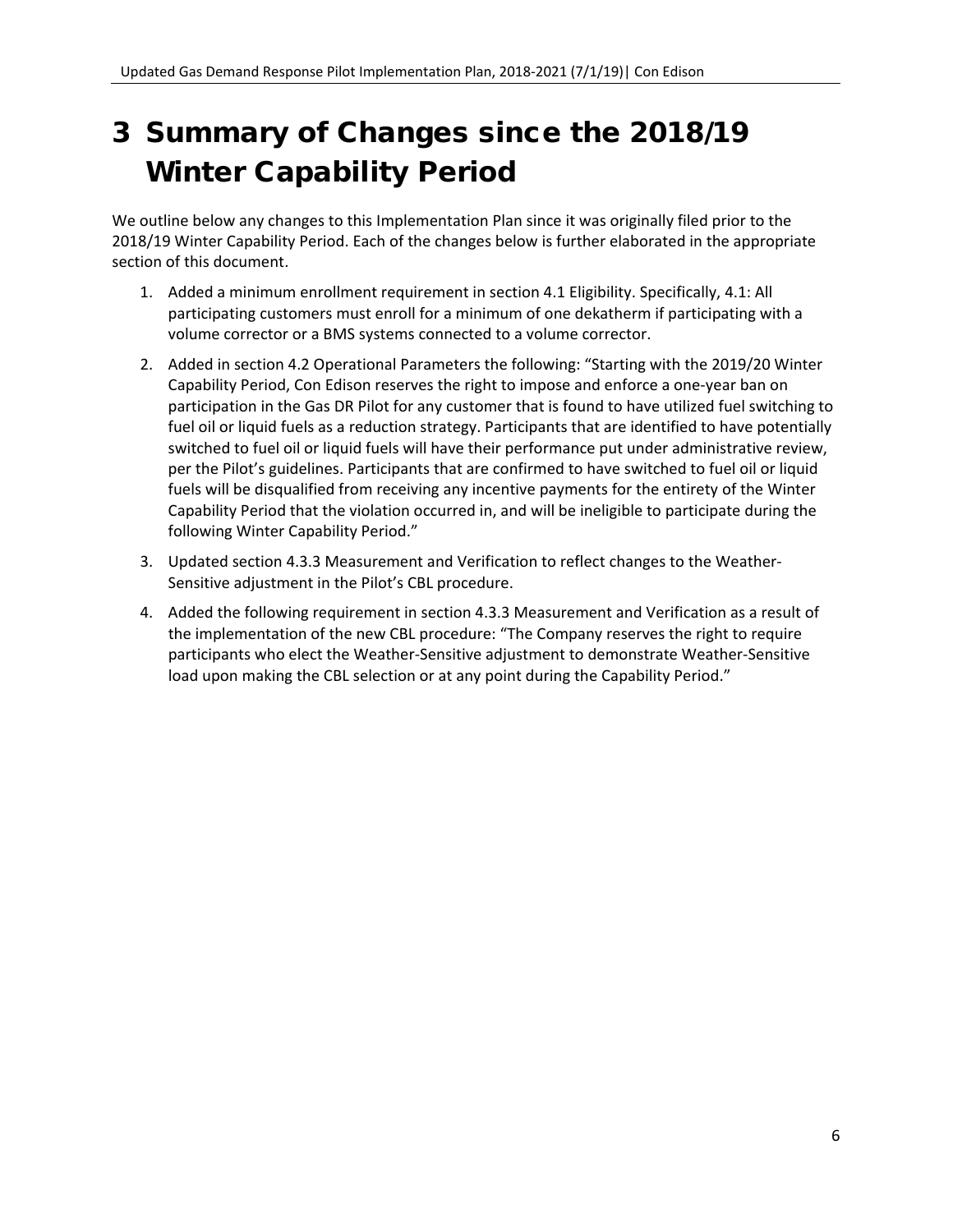## <span id="page-8-0"></span>4 Performance-Based Gas DR Pilot Description

## <span id="page-8-1"></span>4.1 Eligibility

For the Performance-Based Gas DR Pilot, Con Edison will enroll customers that express interest in the Performance-Based Gas DR Pilot and meet the following eligibility criteria:

- **Firm service:** Customers must take firm gas delivery service. If a customer switched to firm gas delivery service from interruptible delivery service, or if the customer moved to firm delivery service as a result of failure to meet interruptible delivery service requirements, the customer must take firm delivery service for a full calendar year before being eligible to enroll in the Performance-Based Gas DR Pilot.
- **Minimum enrollment value:** Both aggregators and direct participants will be required to provide a minimum enrollment value of five dekatherms of Net Load Relief per gas day. Customers may enroll through a qualified aggregator or as a direct participant, provided that customers enrolled as a direct participant provide the minimum enrollment value. In addition, all participating customers must enroll for a minimum of 1 dekatherm if the customer is participating with a volume corrector or a BMS systems connected to a volume corrector.
- **Customer segments:** While all customer segments will be eligible to participate, the primary focus is on C&I gas customers and multi-family buildings with centralized gas heating systems. Dual enrollment in the Performance-Based Gas DR Pilot and the DLC Gas DR Pilot will not be allowed.
- **Building end uses:** The Performance-Based Gas DR Pilot will primarily target natural gas consumption from space heating, water heating, combined heat and power ("CHP") systems, and process loads.
- **Reduction strategies:** Customers will have the option to participate through either curtailing gas consumption or reducing gas usage by fuel-switching to electric during the event days. Fuelswitching to liquid fuels will not be permitted.
- **Metering requirements:** Customers will be required to have at least one of the four metering options outlined in Section [4.3.1](#page-11-1) for the collection of interval data.
- **Locations:** The Performance-Based Gas DR Pilot will be offered to customers in portions of the Con Edison gas service territory where reducing peak day gas usage would mitigate pipeline needs and/or reduce the Company's use of pipeline delivered services. The Performance-Based Gas DR Pilot incentives are based on two value zones that are identified by zip code: Zone A (higher tier) and Zone B (lower tier). Section [4.3.4](#page-13-0) provides details on customer incentives by zone, and Appendix A includes a table of the zip codes within each zone, as well as the zip codes that are ineligible to participate in the Performance-Based Gas DR Pilot.
- **Enrollment limit:** Enrollment in the Performance-Based Gas DR Pilot was limited to 500 customers in the 2018/19 Winter Capability Period), 750 customers in the 2019/20 Winter Capability Period, and 1,000 customers in the 2020/21 Winter Capability Period).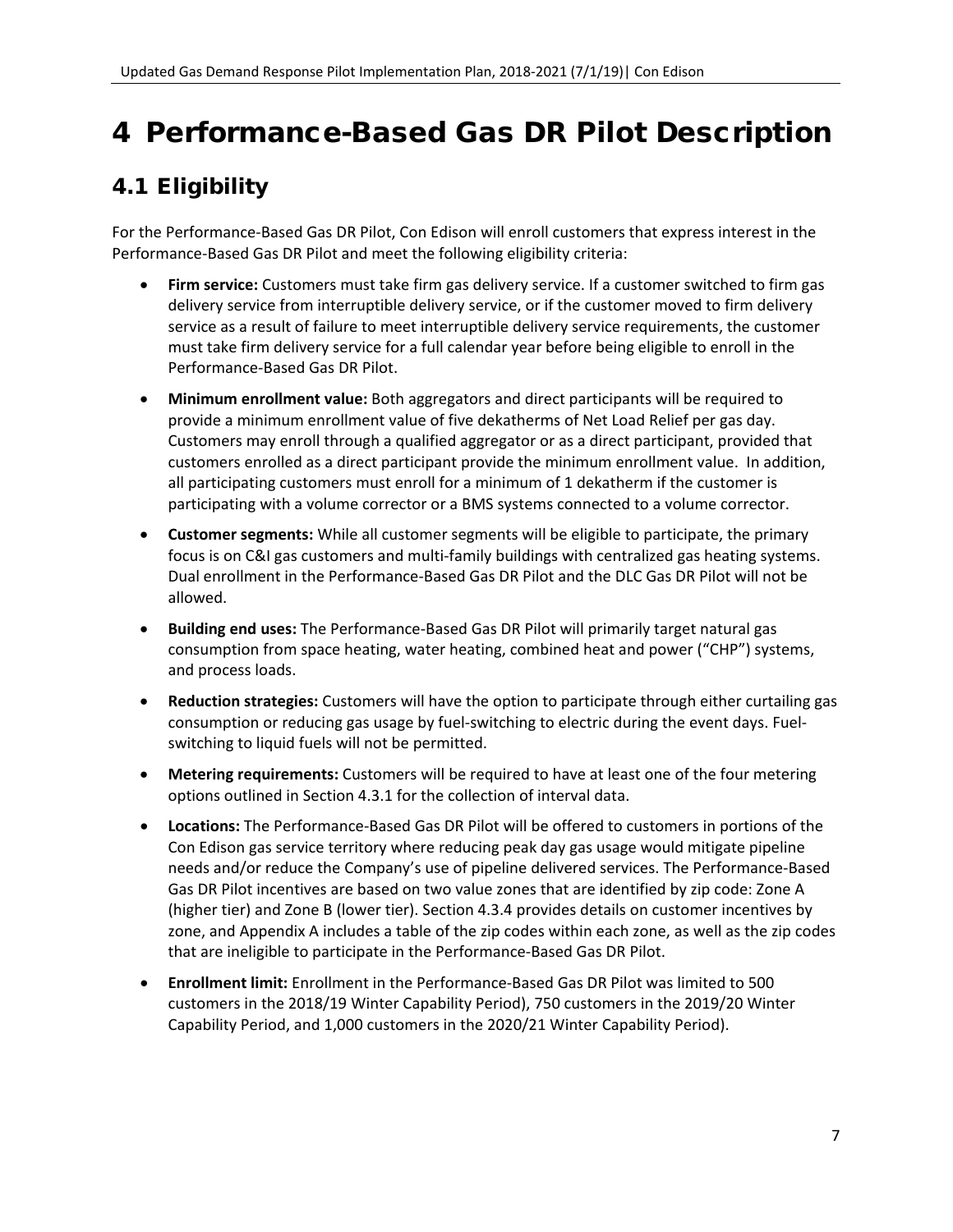### <span id="page-9-0"></span>4.2 Operational Parameters

[Table 1](#page-9-1) summarizes the key parameters for the Performance-Based Gas DR Pilot, based on the operational requirements presented in Section [4.1,](#page-8-1) as well as customer and market capabilities. **Table 1. Summary of Performance-Based Gas DR Pilot Parameters**

<span id="page-9-1"></span>

| Parameter                                   | <b>Definition</b>                                                                                                                                                                                                                             |
|---------------------------------------------|-----------------------------------------------------------------------------------------------------------------------------------------------------------------------------------------------------------------------------------------------|
|                                             | The event trigger will be based on a forecasted average daily temperature at the<br>$\bullet$<br>Central Park weather station as forecasted by Con Edison 24 hours in advance of the<br>event day (which, as noted below, begins at 10:00am). |
| <b>Event Trigger</b>                        | For the 2018/19 Winter Capability Period, the trigger will be 18°F. The event trigger<br>$\bullet$<br>may be reassessed prior to each season.                                                                                                 |
|                                             | Con Edison will have the right to call events based on the forecasted Event Trigger, but<br>$\bullet$<br>is not obligated to call an event.                                                                                                   |
| <b>Frequency of Events</b>                  | Based on previous 10 years of weather data, Con Edison projects an average of 3-4<br>$\bullet$<br>events per season for the 2018/19 Winter Capability Period event trigger of 18°F.                                                           |
|                                             | Con Edison may call one or more Test Events per season, depending on the frequency<br>$\bullet$<br>of Planned Events.                                                                                                                         |
| <b>Capability Period</b>                    | November 1 through March 31.<br>$\bullet$                                                                                                                                                                                                     |
| <b>Contracted Hours</b>                     | 24-hour period (10:00 am to 10:00 am the following day), 7 days a week (weekdays,<br>$\bullet$<br>weekends, and holidays), during the Capability Period.*                                                                                     |
| <b>Notification Time</b>                    | An advisory notification will be provided to participants at least 21 hours in advance of<br>$\bullet$<br>the event. An activation/cancellation notification will be sent at least two hours in<br>advance of the event.                      |
| <b>Net Load Relief</b>                      | The key benefit to Con Edison's gas system is the load relief achieved during a 24-hour<br>$\bullet$<br>event period, compared to the customer's forecasted usage ("Net Load Relief").                                                        |
|                                             | Customers and/or aggregators are responsible for their participation strategy on gas<br>$\bullet$<br>DR event days.                                                                                                                           |
| <b>Event Participation</b>                  | Con Edison will not have direct control of customer appliances, controls, or other<br>$\bullet$<br>equipment. **                                                                                                                              |
| <b>Prohibited</b><br><b>Reduction Modes</b> | Demand reduction via switching to fuel oil or other liquid fuels that result in an<br>$\bullet$<br>increase in customer emissions during a gas DR event is not allowed.***                                                                    |

\* 10 out of the 20 top send-out days over the last 4 years occurred during holiday and/or weekend days. Events occurring on Thanksgiving Day, Christmas Day, and New Year's Day holidays will receive higher incentive payments (see Sectio[n 4.3.4\)](#page-13-0).

\*\* Customers who own or manage multi-family residential buildings in New York City must meet New York City code requirements for space heating and water heating temperature settings for tenant spaces, where applicable, regardless of their participation in a gas DR event.[4](#page-9-2)

\*\*\* Participation in the Performance-Based Gas DR Pilot does not limit or modify customer requirements to abide by all environmental laws or regulations limiting emissions of various pollutants, including during participation in a DR event. Con Edison reserves the right to confirm after a DR event that a participating customer did not engage in a Prohibited Reduction Mode. Starting with the 2019/20 Winter Capability Period, Con Edison reserves the right to impose and enforce a one-year ban

<span id="page-9-2"></span> <sup>4</sup> Current New York City code requires 68°F from 6:00am to 10:00pm, and 62°F 10:00 pm to 6:00 am, and 120°F water at the tap. NYC Housing Prevention and Development. "Heat and Hot Water." Accessed January 2018. Available at: http://www1.nyc.gov/site/hpd/renters/important-safety-issues-heat-hot-water.page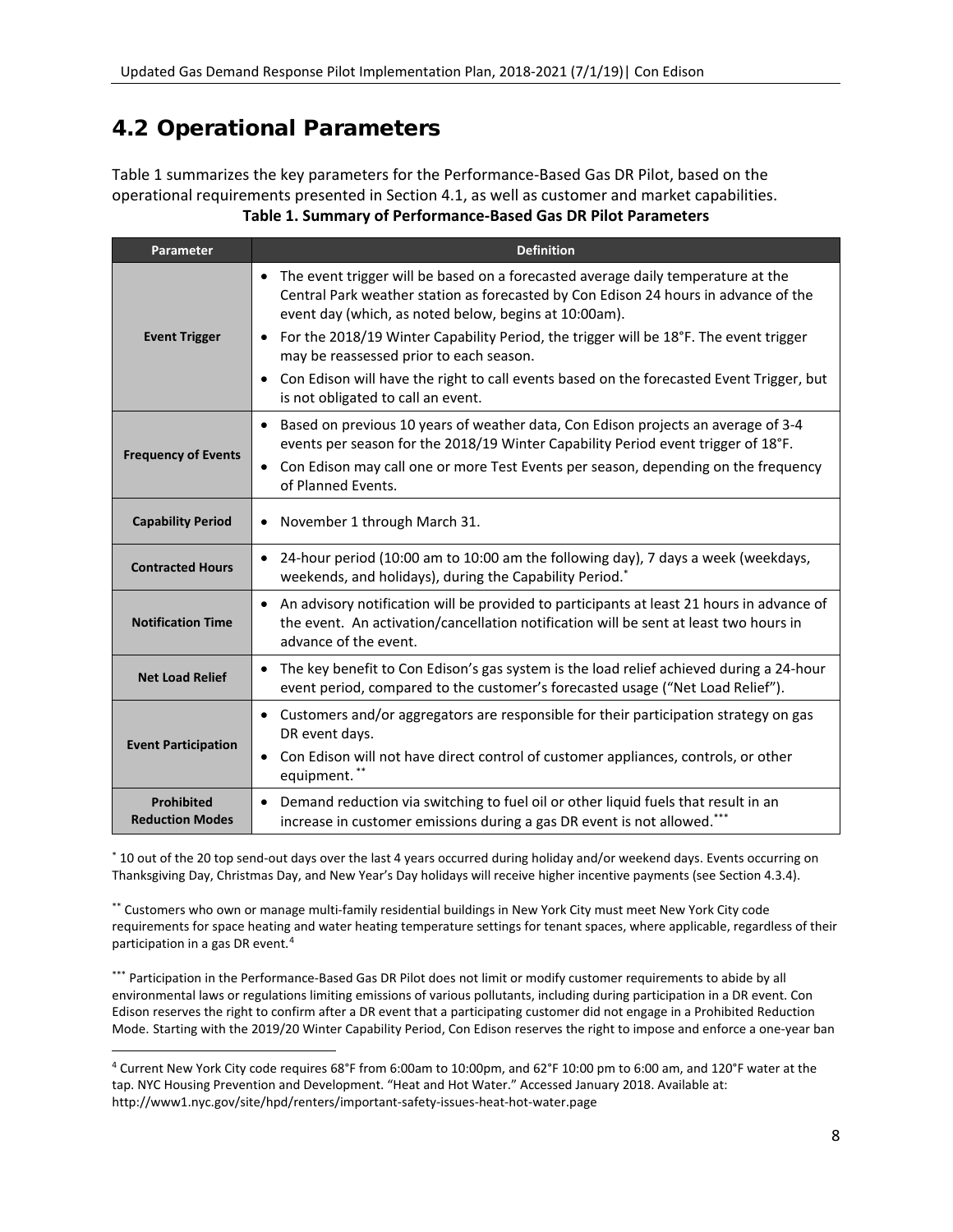on participation in the Gas DR Pilot for any customer that is found to have utilized fuel switching to fuel oil or liquid fuels as a reduction strategy. Participants that are identified to have potentially switched to fuel oil or liquid fuels will have their performance put under administrative review, per the Pilot's guidelines. Participants that are confirmed to have switched to fuel oil or liquid fuels will be disqualified from receiving any incentive payments for the entirety of the Winter Capability Period that the violation occurred in, and will be ineligible to participate during the following Winter Capability Period.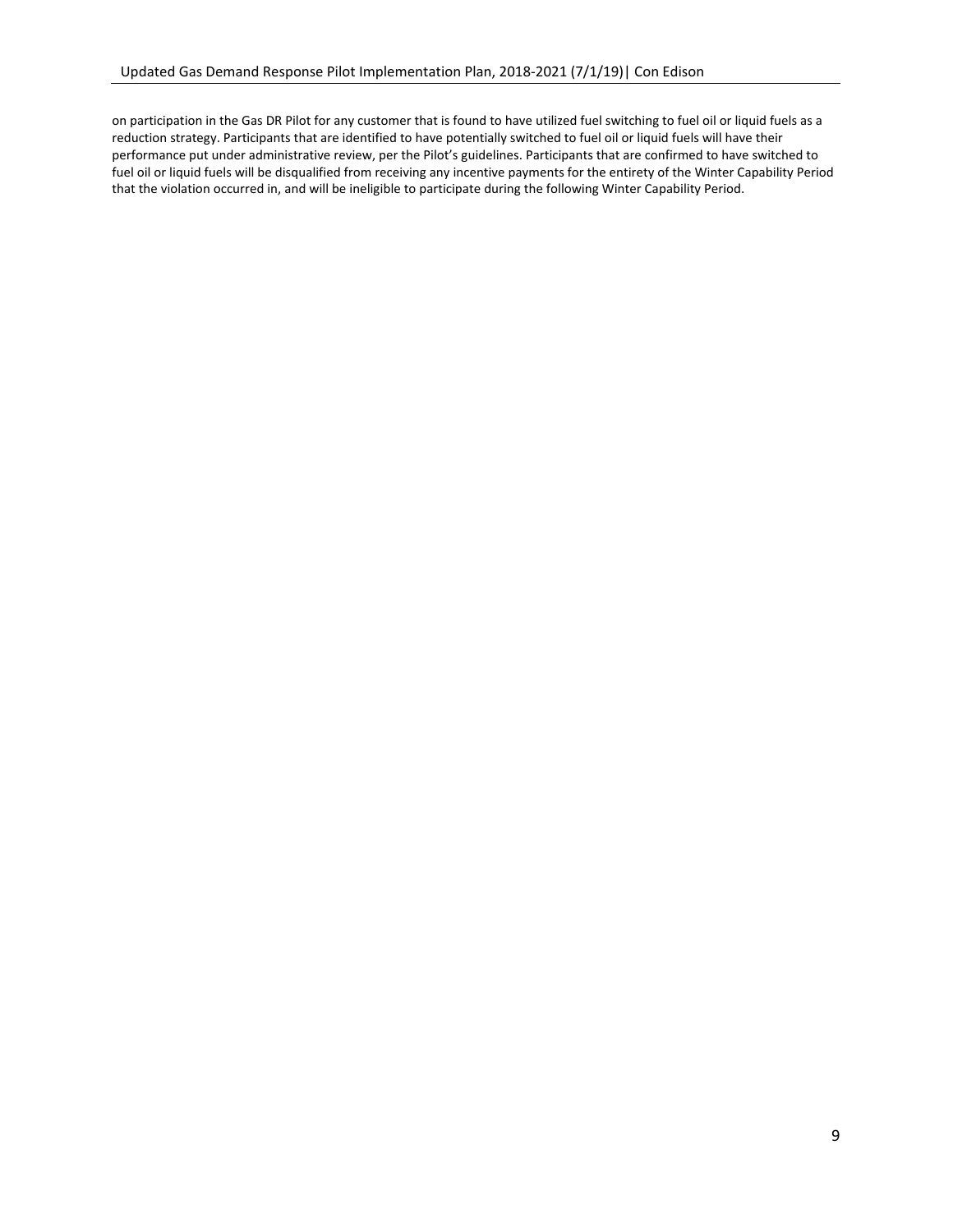### <span id="page-11-0"></span>4.3 Delivery Parameters and Procedures

### <span id="page-11-1"></span>4.3.1 Customer Enrollment and Metering Enablement

Customers enrolled by October 1 will be able to participate in the Performance-Based Gas DR Pilot beginning November 1. Customers who miss the October 1 enrollment deadline can enroll by November 1 for participation in the Pilot beginning December 1.

Con Edison must be able to collect and record hourly gas usage interval data on a daily basis for all Performance-Based Gas DR Pilot participants. Because the rollout of gas AMI meters will be limited during the initial years of the Performance-Based Gas DR Pilot, Con Edison will utilize one of four different metering options for the collection of interval data:

- 1. Con Edison will use AMI meters for data collection where the customer has already had an AMI gas meter installed and the AMI communications network is actively collecting data from the customer's AMI gas meter.
- 2. Con Edison will allow customers using a customer-owned interval data recording device, such as a BMS, EMS or other recording device capable of collecting hourly interval data from their existing Con Edison gas meter to use such systems for data collection and submit the data directly to Con Edison in a pre-established format.
- 3. Con Edison will retrieve data from customers without AMI meters or customer-owned interval data recording devices, but whose meters have volume correctors that record and store data, via a physical meter read either on a monthly basis or at the end of the winter season (depending on the volume corrector data capacity).
- 4. For other customers without AMI meters, customer- owned interval data recording devices, or volume correctors, customers can request to have their gas meters upgraded with an AMI IMU that will be installed by Con Edison, and agree to enroll in the Performance-Based Gas DR Pilot. Con Edison will collect the data via a physical meter read on a monthly basis.

Hourly interval data collected or provided to the Company under Options 2, 3, and 4 will not be used for normal bill calculations, but will only be utilized by the Company for the purposes of establishing a participating customer's DR baseline and the customer's performance during a Planned Event or Test Event.

The process for establishing metering capabilities and collecting the interval data for participating customers is the following:

- Customer requests to participate in the Performance-Based Gas DR Pilot,
- Con Edison confirms existing meter configuration and determines which of the four metering options the customer can use to participate in the Performance-Based Gas DR Pilot,
- For Option 3, Con Edison arranges data collection from the customer meter, and
- For Option 4, Con Edison arranges for installation of IMU retrofit unit at Con Edison's own cost, and arranges for data collection from the customer meter.

Customer data collected using customer-owned interval data recording devices (Option 2) will be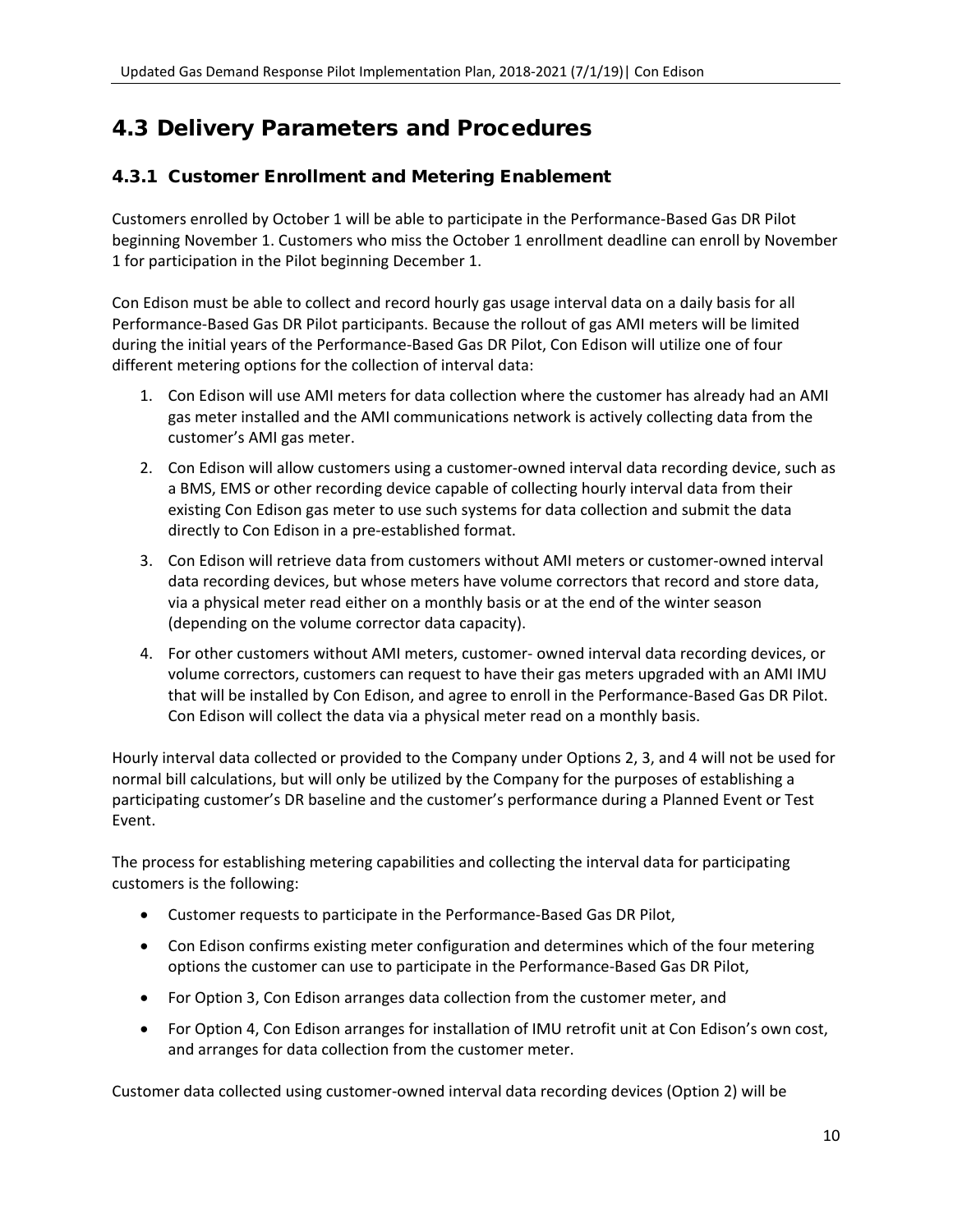subject to measurement and verification spot checks by Con Edison. If feasible, for customers with an existing customer-owned interval data recording device, Con Edison will attempt to install an IMU, thereby allowing them to participate in the Performance-Based Gas DR Pilot under Option 4.

A maximum of 150 customers can enroll in Option 3 and a maximum of 150 customers can enroll in Option 4 every year. In order to be eligible for the meter retrofit and additional meter reading associated with either Options 3 or 4, participants must have monthly usage of at least 400 dekatherms in at least one month during the winter 2017/2018 heating season.

If a customer enrolled in Option 4 does not provide Con Edison with access to the customer's site during the visit for the installation of the IMU retrofit unit, the customer will be ineligible to participate in the Pilot for the remainder of the season. If a customer enrolled in any of the four options does not provide Con Edison with access to the customer's site for collection of data during the season at Con Edison's request, the customer will receive a zero Performance Factor (as defined in Section [4.3.4\)](#page-13-0) for each month that access is not available.

### <span id="page-12-0"></span>4.3.2 Event Notification

As outlined in the Performance-Based Gas DR Pilot operational parameters (see Sectio[n 4.2\)](#page-9-0), Con Edison will have the option, but not the obligation, of calling an event when the forecasted average daily temperature is 18°F or below based on the average hourly temperature at the Central Park weather station as forecasted by Con Edison 24 hours in advance of the event day.

Notifications for the Performance-Based Gas DR Pilot events will be sent via phone or email to aggregators and direct participants. Advisory notifications will be issued 21 or more hours in advance of the event. Activation/cancellation notifications will be issued two or more hours in advance of the event.

Con Edison will also have the option, but not the obligation, of calling one or more Test Events, in which it requests that direct participants and aggregators provide of Net Load Relief over a 24 hour period in order to test participants' response to a request for load relief. Test Event notifications will be issued 21 or more hours in advance of the event. Advisory/cancellation notifications will be issued two or more hours in advance of the event. Performance payments for Test Events will be made for the Net Load Relief achieved up to the customer's enrollment value.

### <span id="page-12-1"></span>4.3.3 Measurement and Verification

To measure the customers' baseline usage for determining gas savings on an event day, Con Edison will apply an adapted version of the Customer Baseline Load ("CBL") procedure that is currently used for Con Edison's electric DR programs. Similar to electric DR, determining the proper baseline will be critical to calculating the value provided by the Performance-Based Gas DR Pilot, as gas DR event days will be associated with the coldest periods with highest gas use, and would normally see an increase in gas consumption.

Key features of the Performance-Based Gas DR Pilot CBL include the following: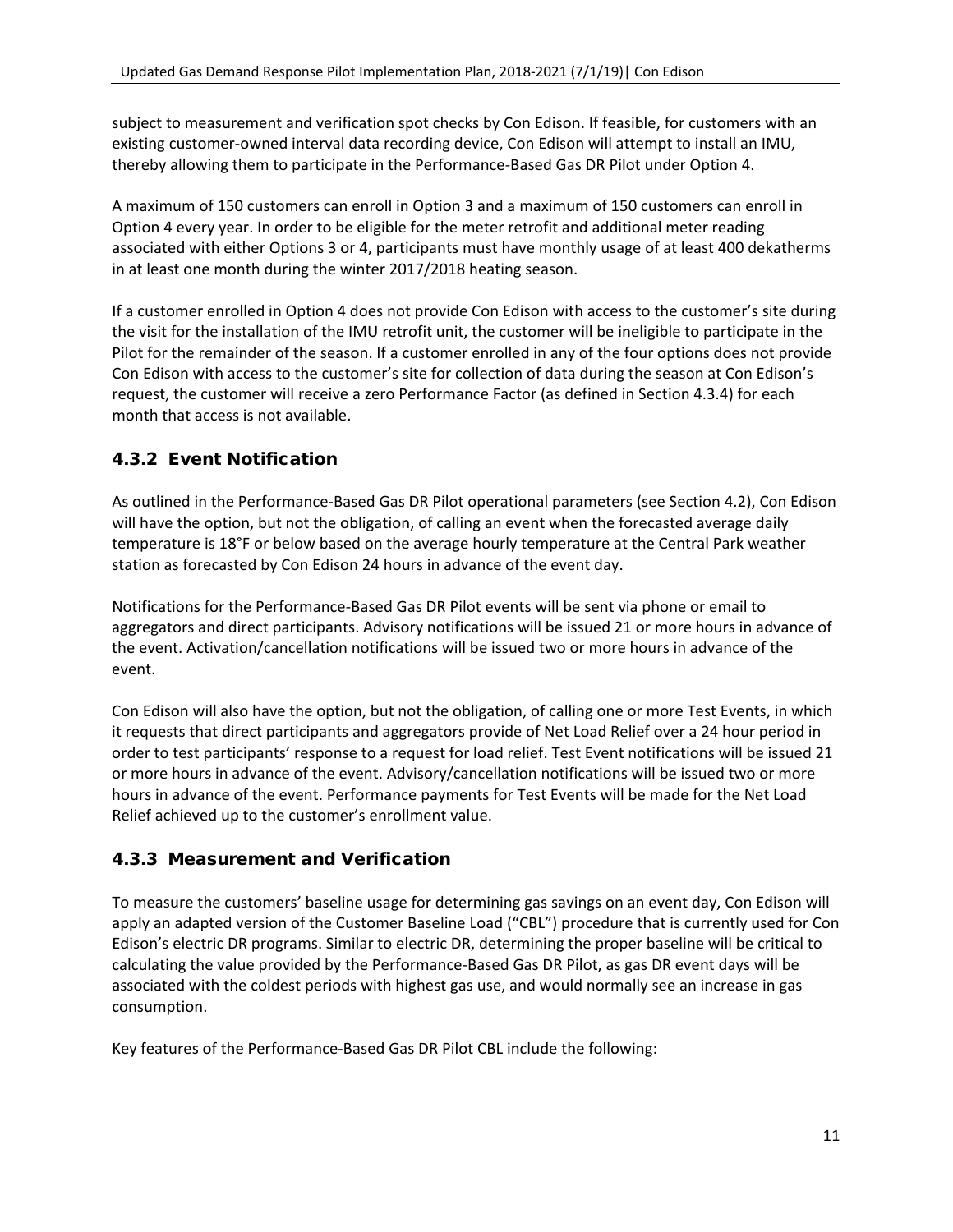- CBL Basis and CBL Window<sup>[5](#page-13-1)</sup> defined as:
	- o Weekday events: Highest 5 of 10 previous weekdays.
	- o Saturday events: Highest 2 of 3 previous Saturdays.
	- o Sunday events: Highest 2 of 3 previous Sundays.
	- o Holiday events: Highest 2 of 3 previous Sundays.
- CBL Window excludes the following:
	- o Day before the event,
	- o Other event days (for weekday events),
	- o Holidays (for weekday events), and
	- o Low usage days with average daily event period usage less than 25 percent of the average event period usage level.
- Average Day CBL is the average of the total daily usage for the days that comprise the CBL Basis (e.g., the CBL for a weekday event will be a single daily value representing the average of the daily usage for the highest 5 of 10 previous weekdays).<sup>[6](#page-13-2)</sup>
- A Weather-Sensitive adjustment option will be available, in which the Average Day CBL is adjusted to account for the difference in temperature between the event day and the CBL Basis.
- For consecutive weekday events, the CBL Basis of the first event day will be used for each of the consecutive weekday events.
- At the initial enrollment in the Performance-Based Gas DR Pilot, participants may elect either the Average Day CBL or the Weather-Sensitive adjustment CBL formula.
- The Company reserves the right to require participants who elect the Weather-Sensitive adjustment to demonstrate weather-sensitive load upon making the CBL selection or at any point during the Capability Period.

The development of a baseline methodology for a 24-hour DR event period is a novel practice in the industry and is based on limited data for historical customer hourly and daily gas usage. Con Edison intends to test the CBL methodology through the Gas DR Pilot implementation, and will re-analyze and potentially revise the CBL methodology during or immediately after the Gas DR Pilot is complete based on the results of the Gas DR Pilot. If, during the course of the Pilot, Con Edison determines that revisions to the CBL are necessary, it will convene a stakeholder session to discuss modifications.

The full procedure for the determination of the customer baseline will be posted on Con Edison's website in a separate document for participant reference.

### <span id="page-13-0"></span>4.3.4 Incentives and Settlement

<span id="page-13-1"></span><sup>&</sup>lt;sup>5</sup> The CBL Window is the set of days that will serve as representative of participant's typical usage. The CBL Basis is the set of days within the CBL Window to be used to develop CBL values for the event.

<span id="page-13-2"></span><sup>&</sup>lt;sup>6</sup> The Performance-Based Gas DR Pilot CBL will be based on the net usage over the event day, as opposed to the methodology used for the electric DR CBL, which is based on the average of the hourly usage in each hour of the event window.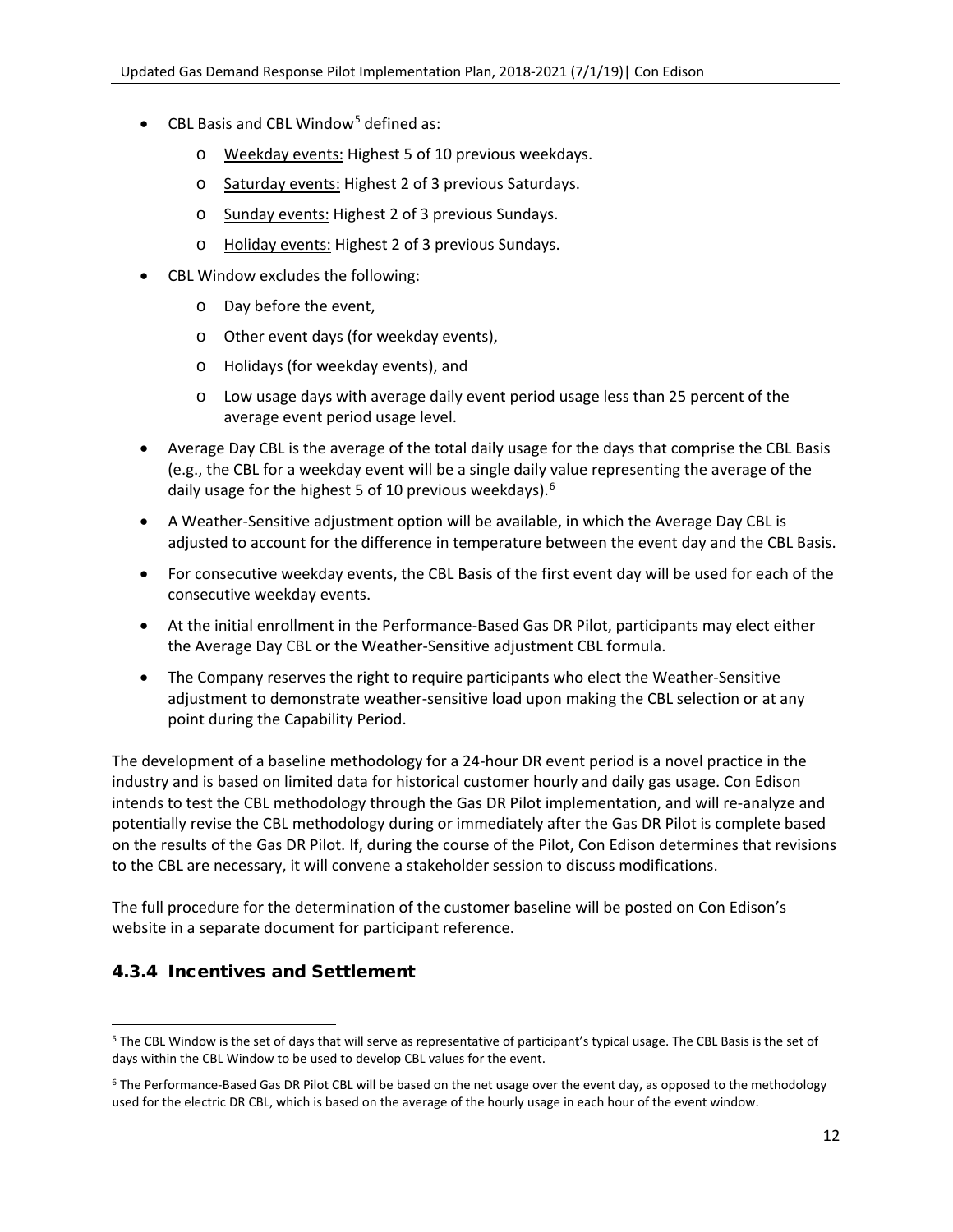Customers will be eligible for a reservation payment and performance payment based on their participation in DR events for the Performance-Based Gas DR Pilot throughout the five month Capability Period (November 1 through March 31). Incentive payments will be made at the end of the season based on net 24-hour therm reductions below that customer's CBL during event days (therm-day).

[Table 2](#page-15-1) highlights the proposed incentive levels for participating customers in each value zone.<sup>[7](#page-14-0)</sup>

- **Reservation Payment (\$/therm-day per month):** A monthly incentive for customers based on their commitment during the capability period to provide Net Load Relief ("enrollment value"). Reservation incentives are based on each customer's enrollment value, after adjusting for the Monthly Performance Factor (discussed below), for each month of the Capability Period the customer is enrolled. The Reservation Payment per month is equal to the applicable Reservation Payment Rate per therm per month multiplied by the participating customer's therm of contracted Load Relief multiplied by the Performance Factor for the month.
- **Performance Payment (\$/therm-day per event):** A daily incentive for customers based on their Net Load Relief during each event. Performance incentives are determined by measured net 24 hour therm reduction below that customer's CBL during each event day.
- **Higher Performance Payment (\$/therm-day per event):** An additional daily incentive for customers based on their Net Load Relief during events that occur on three specified holidays (Thanksgiving Day, Christmas Day, or New Year's Day) or events over three or more consecutive event days (with the higher performance payment starting on the third consecutive event day).
- **Voluntary Performance Payment (\$/therm-day per event):** A daily incentive for customers to provide Net Load Relief during certain events that are not subject to the Reservation Payment:
	- o Events called with shorter notice than the 21-hour standard event notice,
	- o Events called at temperatures higher than 18°F trigger, or
	- o Responses to event notifications by customers who enroll after the enrollment deadline and are therefore not eligible for reservation payments.
- **Event Performance Factor**: The Event Performance Factor is the ratio of (i) the dekatherms of Net Load Relief provided during a Planned Event or Test Event up to the dekatherms of contracted Net Load Relief to (ii) the dekatherms of contracted Net Load Relief.
- **Monthly Performance Factor**: A Monthly Performance Factor will be applied to the reservation payment for each month of the season and will be based on the average Event Performance Factor from all Planned Events or Test Events called during the month. The Monthly Performance Factor for the month is used to calculate the Reservation Payment for that month and each month thereafter until the month in which the next Test Event or Load Relief Period is called by the Company for that account during the current Capability Period. The Monthly Performance Factor determined for the first month in which a Load Relief Period or Test Event is called for an account during a Capability Period will be applied retroactively starting with the first month the customer was enrolled during the Capability Period.

<span id="page-14-0"></span> $<sup>7</sup>$  [Appendix A](#page-24-0) provides details on the value zones, including ineligible service areas.</sup>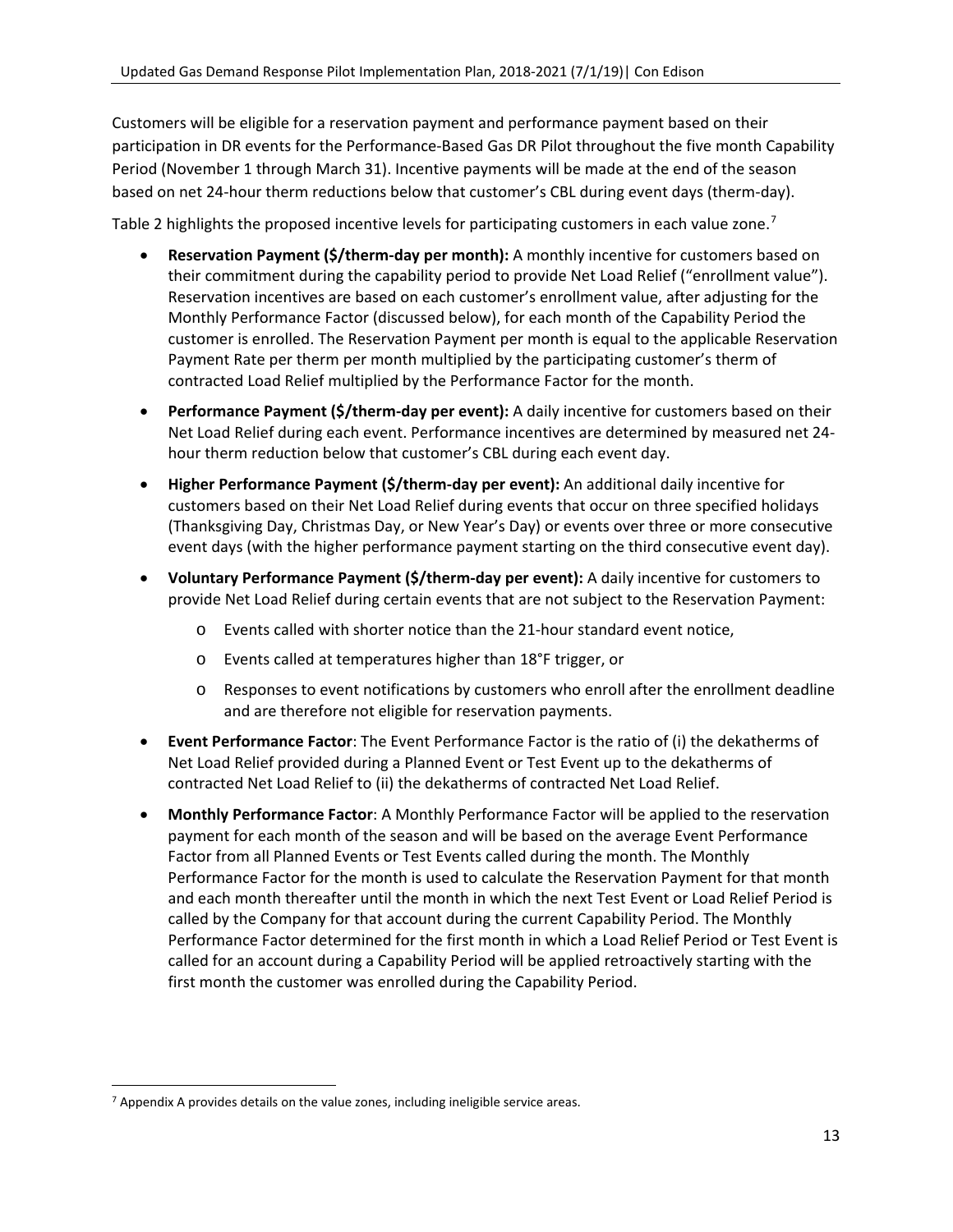<span id="page-15-1"></span>

| <b>Payment Structure</b>                                                                                                                                   | Zone A<br>(Rye/White Plains, North<br><b>Bronx, North Manhattan)</b> | Zone B<br>(Southern Bronx, Queens,<br><b>Southern Manhattan)</b> |
|------------------------------------------------------------------------------------------------------------------------------------------------------------|----------------------------------------------------------------------|------------------------------------------------------------------|
| <b>Monthly Reservation Payment</b><br>(\$/Therm-day of Net Load Relief per DR<br>month)                                                                    | \$9                                                                  | \$5                                                              |
| <b>Performance Payment during DR event</b><br>(\$/Therm-day of Net Load Relief per DR<br>event)                                                            | \$1                                                                  | \$1                                                              |
| Holiday / 3 Consecutive Event Days /<br><b>Voluntary Performance Payment</b><br>(\$/Therm-day of Net Load Relief per DR<br>event)                          | \$2                                                                  | \$2                                                              |
| <b>Estimated Total Payment</b><br>(\$/Therm-day per DR season) for Net Load<br>Relief during a 'typical winter season' based<br>on historical weather data | \$50                                                                 | \$30                                                             |

#### **Table 2. Proposed Performance-Based Gas DR Pilot Incentive Levels**

Section [4.1](#page-8-1) an[d Appendix A](#page-24-0) provide details on eligible and ineligible zones.

Con Edison designed the Performance-Based Gas DR Pilot's incentives to offer meaningful compensation to participating customers, while achieving a BCA value of greater than 1.0 (see section [6.2\)](#page-21-2).

The proposed incentive levels were developed using a number of reference points:

- Program BCA thresholds for the Smart Solutions portfolio,
- Electric DR incentive expectations from the 2015 Willingness-to-Accept study,<sup>[8](#page-15-2)</sup>
- Published incentive levels in National Grid (KED-NY and KED-LI) Gas DR Pilot,
- The relative value to a customer of current electric DR program incentives as compared to a customer's annual bill, and
- Other commercial information on the value of gas DR available to Con Edison.

Customers will be paid for the entirety of the Performance-Based Gas DR Pilot season in a single payment at the end of the season.

### <span id="page-15-0"></span>4.3.5 Marketing, Outreach, and Customer Engagement

Given the nascence of gas DR in Con Edison's service territory, customer education will be a critical part of the initial marketing efforts to help customers understand the objectives of the Performance-Based Gas DR Pilot and the mechanisms for participating. Overall, the marketing strategy will be similar to that of the electric DR program, with additional emphasis on education in the first two years of the Performance-Based Gas DR Pilot. Con Edison expects to cross-market the Performance-Based Gas DR

<span id="page-15-2"></span> <sup>8</sup> Navigant Consulting, Inc. 2015. "Demand Response Survey Research Study – Commercial Demand Response Willingness-to-Accept and Performance Window Customer Research." Prepared for CECONY. January 30, 2015.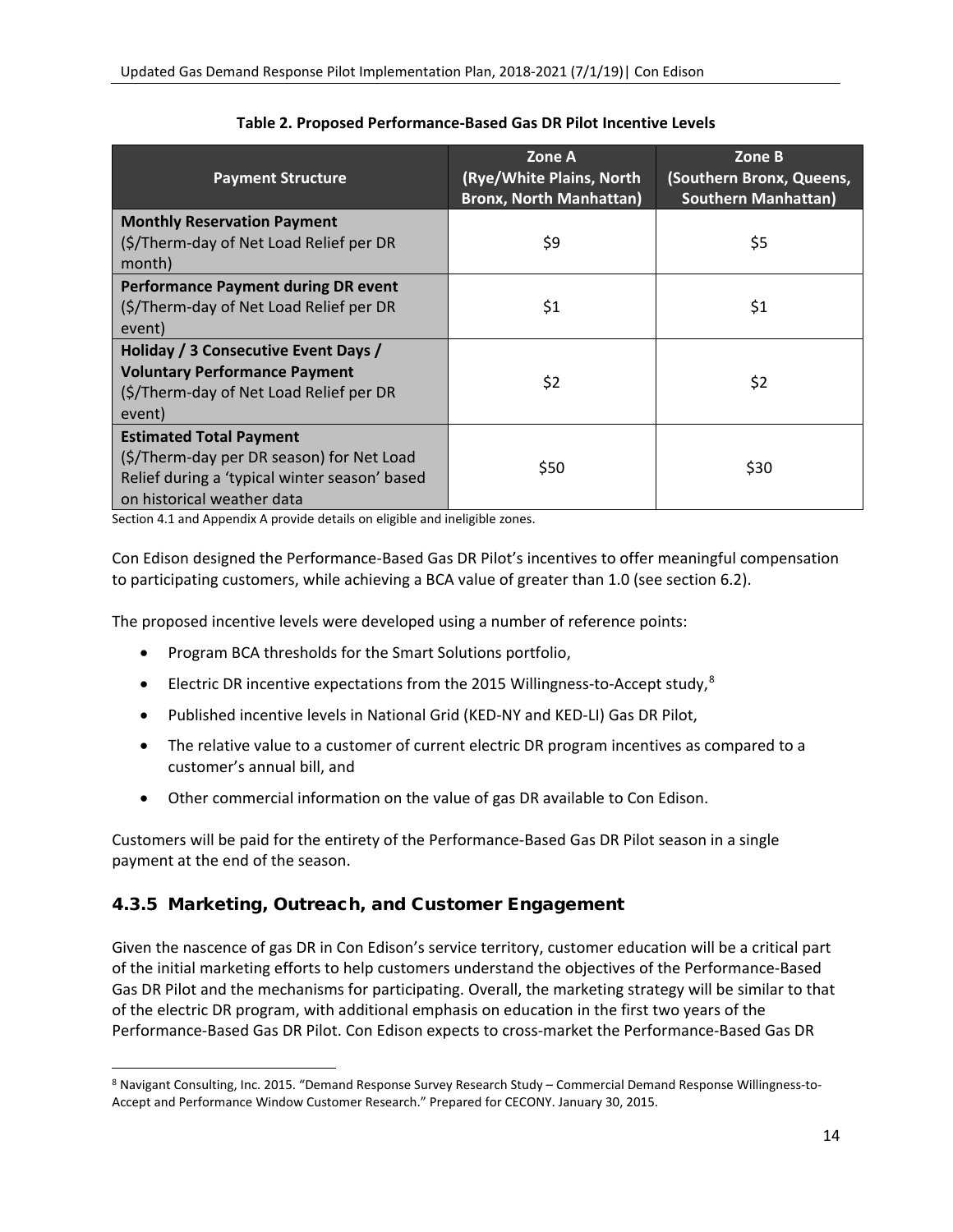Pilot with its electric DR programs, particularly in the initial pilot years, to reach customers who have already expressed interest in electric DR participation.

Marketing will be delivered primarily through aggregators, with limited targeted marketing delivered directly by Con Edison to larger C&I customers. The targeted marketing delivered directly by Con Edison will include informational webinars that will be open to the general public and email campaigns.

To support the marketing and outreach efforts more broadly, Con Edison will prepare marketing collateral that can be used to educate customers on the Performance-Based Gas DR Pilot, Pilot Guidelines to help participants better understand the rules and processes, and a web page on Con Edison's website with information on the Performance-Based Gas DR Pilot with a link to Con Edison's DR email address for further questions and direct engagement.

### <span id="page-16-0"></span>4.4 Additional Guidelines and Procedures

In order to facilitate access to resources relating to the Performance-Based Gas DR Pilot, Con Edison will develop a webpage that will provide additional details on the CBL procedure and the Performance-Based Gas DR Pilot rules and guidelines.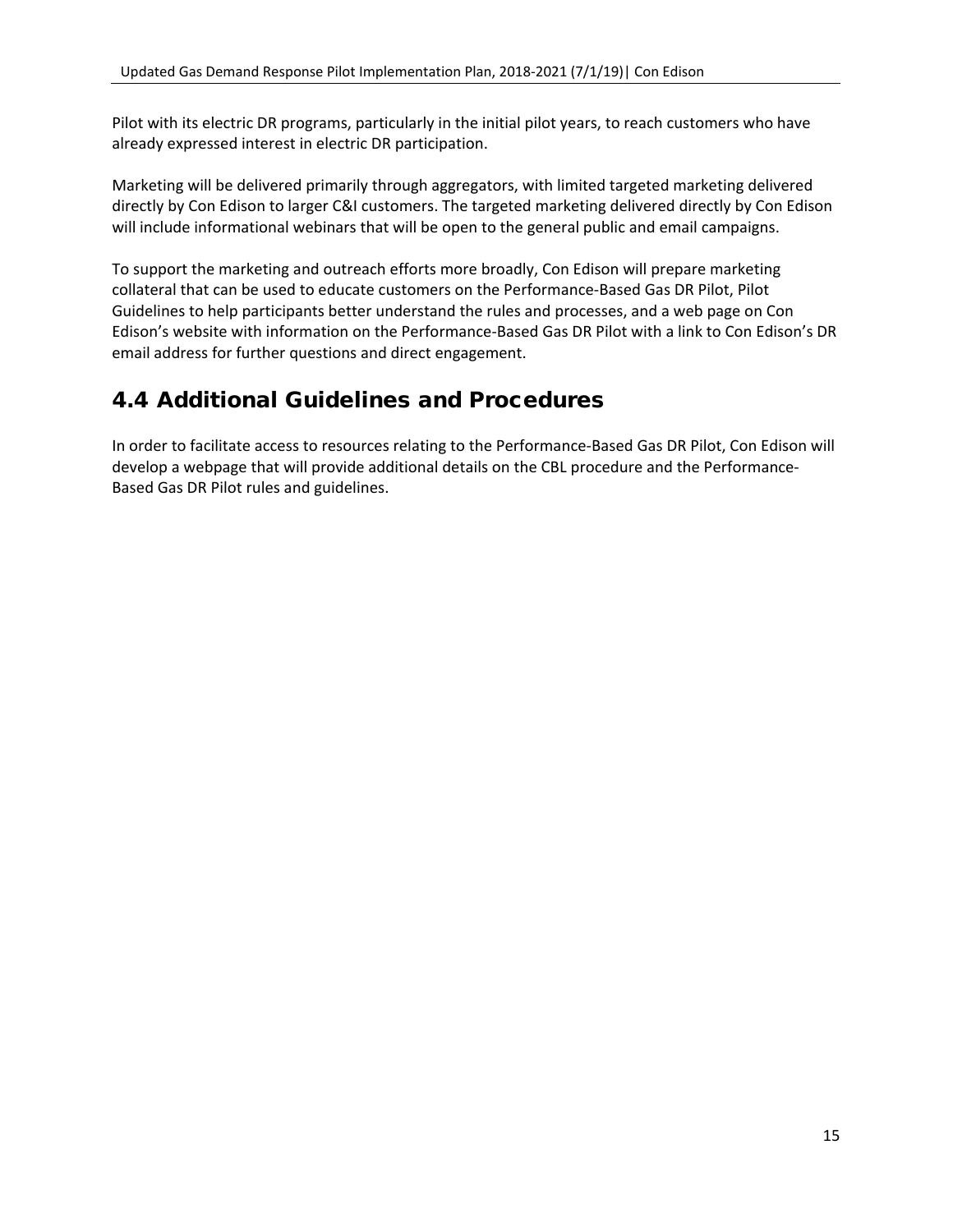## <span id="page-17-0"></span>5 DLC Gas DR Pilot Description

The DLC program is the current residential and small commercial component of Con Edison's electric DR offerings. The DLC program supports electric system reliability primarily by using Wi-Fi enabled thermostats (Smart Thermostats) to control participants' central air conditioning units and reduce energy demand at times of critical system need. These customers have the ability to remotely control their central air conditioning units online through a personal computer or mobile device at all times, and thus can override events called by Con Edison regardless of the customers' location. The DLC program has been offered in Con Edison's service territory since 2002. In alignment with the principles in the Reforming the Energy Vision ("REV") proceeding, since 2014, the Company has offered customers a Bring Your Own Thermostat ("BYOT") option that allows customers to enroll a thermostat through certain service providers or thermostat manufacturers.

Con Edison proposes a similar BYOT DR option for natural gas customers to reduce gas usage at peak times during November 1 through March 31. Customers will participate in the DLC Gas DR Pilot through the BYOT option by providing their own control device and enrolling in the DLC Gas DR Pilot through a service provider (i.e., smart thermostat manufacturers and/or aggregators). Through the DLC Gas DR Pilot, Con Edison will target customers who have previously enrolled in the electric DLC program, as well as new customers who have eligible Wi-Fi thermostats. Service providers that currently participate in the electric DLC program will be eligible, and encouraged, to participate in the DLC Gas DR Pilot as well.

The current DLC BYOT option allows customers to enroll a thermostat through service providers and to receive a one-time sign-up bonus. Customers who currently participate in the DLC program during the summer months and have a gas heating system will receive an additional incentive to enroll in the DLC Gas DR Pilot. New customers who have a gas heating system but have not previously registered for the DLC program will receive a sign-up payment at the time of enrollment.

Under the DLC program, there is a sign-up bonus of \$85 per thermostat and an additional \$25 payment for participation in DR events after Con Edison can verify participation in at least 50 percent of events in the first three summers. The DLC Gas DR Pilot may choose to apply a similar incentive structure to the pilot year, or opt to test multiple incentive methods to increase pilot participation.

## <span id="page-17-1"></span>5.1 DLC Gas DR Pilot Parameters

The DLC Gas DR Pilot seeks to enroll up to 1,000 participating customers by 2021. The proposed budget (see [Table 4\)](#page-20-4) includes incentive payments for customers and service providers, marketing for DLC Gas DR Pilot enrollment, set up fees and administrative costs.

### <span id="page-17-2"></span>5.1.1 Goals

The DLC Gas DR Pilot seeks to test and understand the impact of various parameters to help inform the feasibility and design of an effective program at the end of the pilot period. The pilot intends to test following parameters:

- Duration of events
- Call window (i.e., time of day when events are called)
- Amount of temperature setback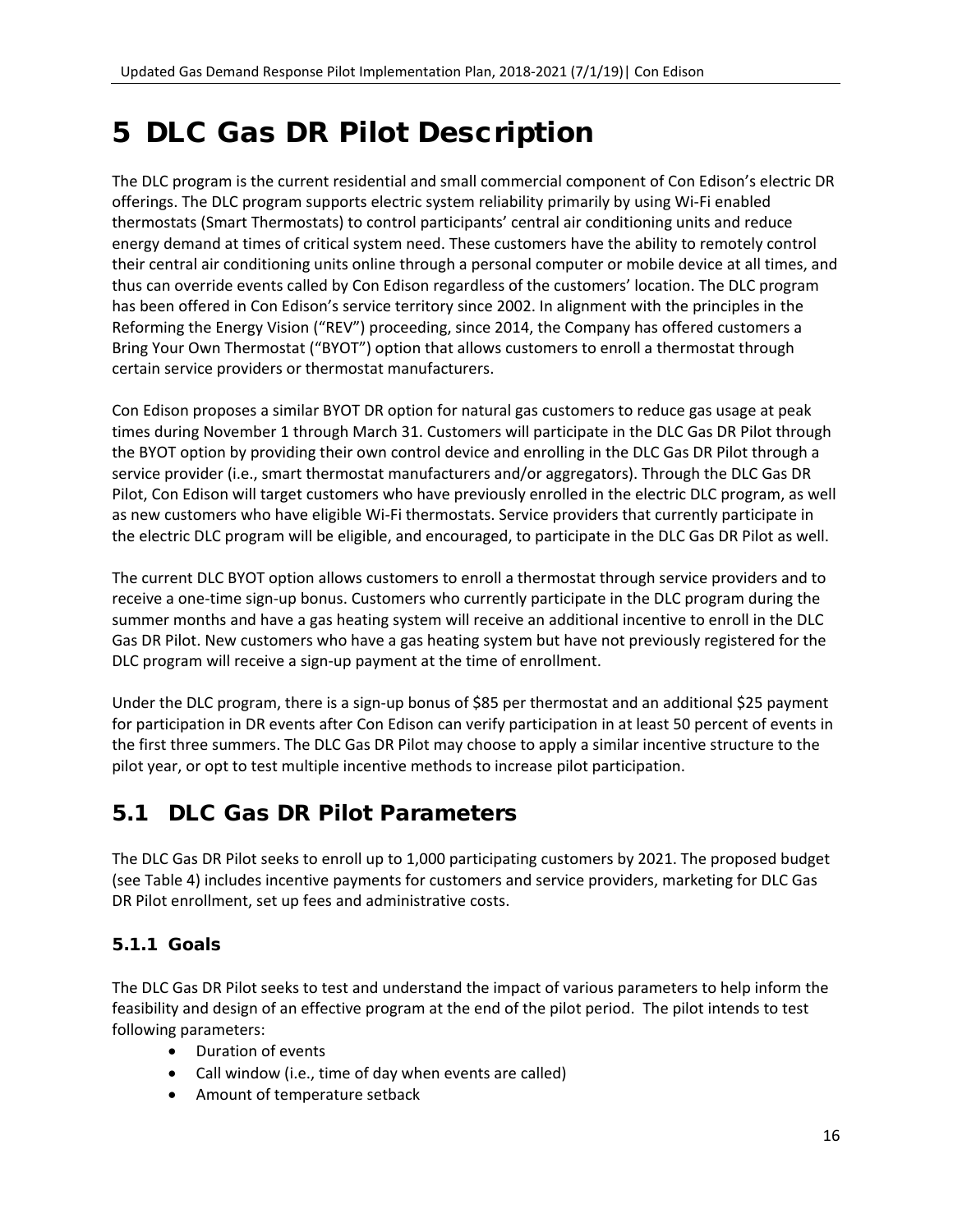The focus of the testing will be to determine the impact on the following:

- Magnitude of therm savings
- Snapback, i.e., any increase in usage during the gas day but outside of the event period
- Customer overrides and opt-outs

Testing the parameters will be done by splitting participants into groups and applying different parameters to different groups during events, as well as applying different parameters on different event days. The total amount of testing that will be done will depend on the number of participants and the number of events during each season.

In addition, if the initial incentive structure and incentive values (as described below) prove to be insufficient to attract and maintain participants, Con Edison may modify the incentives, which will provide additional information regarding the relationship between incentive levels and customer participation.

### <span id="page-18-0"></span>5.1.2 Operational Parameters

The operational parameters of the DLC Gas DR Pilot, described below in [Table 3,](#page-18-1) generally mirror the Performance-Based Gas DR Pilot, with some modifications due to the different nature of the pilots, and the testing described above for the DLC Gas DR Pilot.

<span id="page-18-1"></span>

| <b>Parameter</b>                     | <b>Definition</b>                                                                                                                                                                                                                                                                                                                                                                                                                                                                                                                                                                                                                                                                                                                                                   |
|--------------------------------------|---------------------------------------------------------------------------------------------------------------------------------------------------------------------------------------------------------------------------------------------------------------------------------------------------------------------------------------------------------------------------------------------------------------------------------------------------------------------------------------------------------------------------------------------------------------------------------------------------------------------------------------------------------------------------------------------------------------------------------------------------------------------|
| <b>Event Trigger</b>                 | • The event trigger will be based on a forecasted average daily temperature at<br>the Central Park weather station as forecasted by Con Edison 24 hours in<br>advance of the event day (beginning at 10 a.m.).<br>For the 2018/19 Winter Capability Period, the trigger was be 18°F. The event<br>trigger may be reassessed prior to each winter season.<br>Con Edison will have the right to call events based on the forecasted Event<br>Trigger, but is not obligated to call an event.                                                                                                                                                                                                                                                                          |
| <b>Frequency of</b><br><b>Events</b> | • Based on previous 10 years of weather data, Con Edison projects an average of<br>3-4 events per season for the 2018/19 event trigger of 18°F.<br>In the 2018/19 Winter Capability Period, there were 3 events, January 21,<br>$\bullet$<br>January 30, and January 31.<br>Con Edison may call one or more Test Events per season, based on the<br>frequency of actual events. The duration and event times of a Test Event will<br>be similar to the duration and event times of an actual event.<br>In the 2018/19 Winter Capability Period, 2 test events were conducted to<br>$\bullet$<br>retrieve operational data on February 27 and March 6, due to technical issues<br>that prevented the successful dispatch of the January 21 and January 31<br>events. |
| <b>Capability Period</b>             | November 1 through March 31.<br>$\bullet$<br>Events may be called on any day of the capability period.                                                                                                                                                                                                                                                                                                                                                                                                                                                                                                                                                                                                                                                              |

#### **Table 3 DLC Gas DR Operational Parameters**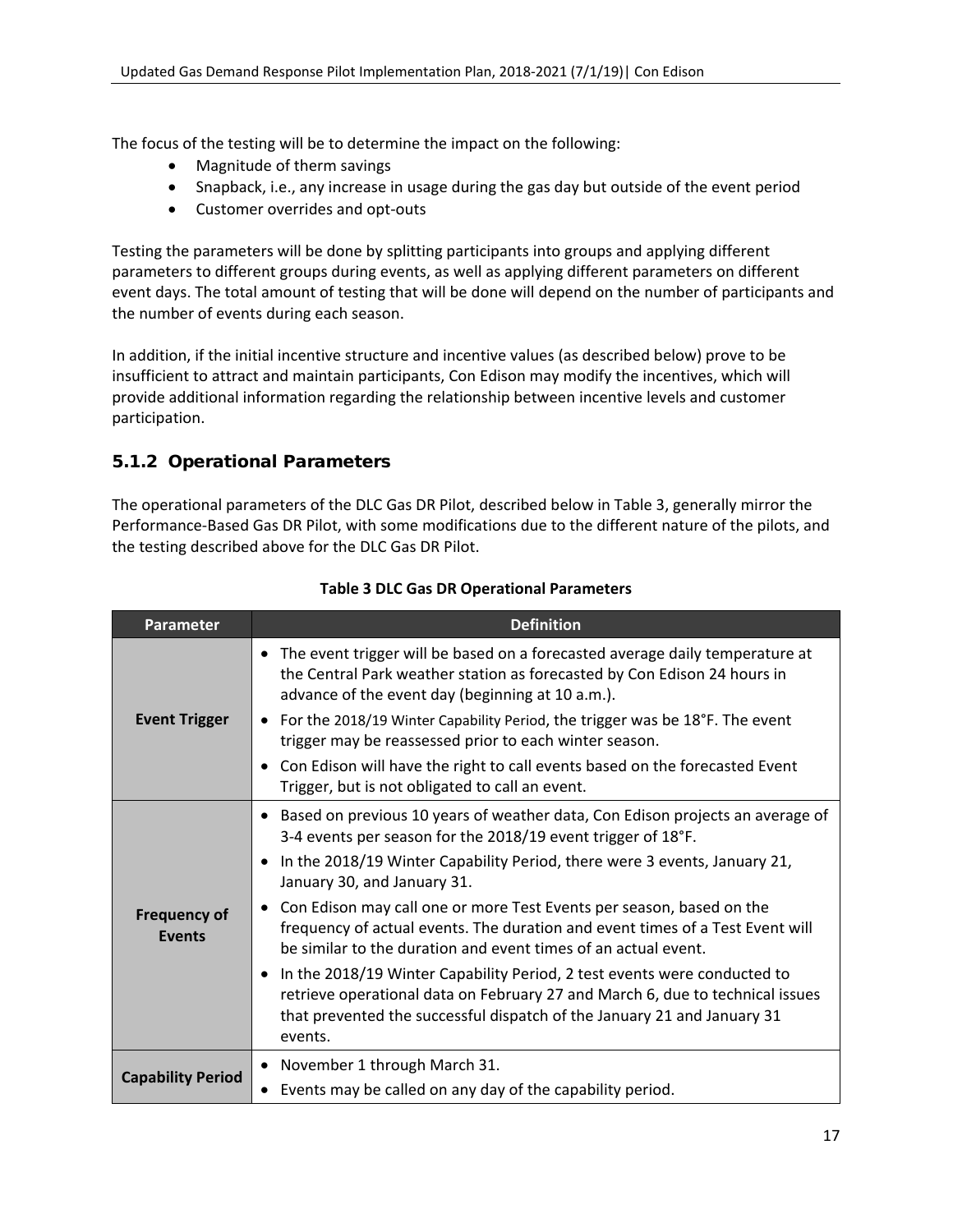| <b>Parameter</b>      | <b>Definition</b>                                                                                                                                                                                                                                                                                                                                                                            |
|-----------------------|----------------------------------------------------------------------------------------------------------------------------------------------------------------------------------------------------------------------------------------------------------------------------------------------------------------------------------------------------------------------------------------------|
| <b>Event Duration</b> | Con Edison will seek to test the effectiveness of different event durations ranging from<br>2 – 8 hours. The initial focus will be on 4 and 6 hour durations, with other durations<br>added in if there is the opportunity for additional testing based on the population size<br>and number of events.                                                                                      |
| <b>Event times</b>    | • Con Edison will seek to test the effectiveness of different event times (i.e., start hour<br>of event). All events will take place between 7 am and midnight. The first set of start<br>times to be tested will be 10 am, 4 pm, and 8 pm. Additional start times may be tested<br>if there is the opportunity for additional testing based on the population size and<br>number of events. |

It should be noted that despite the fact that the triggers for the Performance-Based Gas DR Pilot and DLC Gas DR Pilot are the same, Con Edison may elect not to call them at the same time based on the frequency of events. Con Edison may also elect to have a different number of Test Events and conduct Test Events at different times for the two pilots since different parameters are being tested by the two pilots (e.g., the DLC Gas DR Pilot is testing the snapback effect and customers' propensity to override events).

### <span id="page-19-0"></span>5.1.3 Incentives

The DLC Gas DR Pilot will offer an \$85 enrollment incentive per thermostat for customers who have not participated in the electric DLC program. Customers who are enrolled in the electric DLC program will receive an additional \$20 enrollment incentive per thermostat for enrolling in the DLC Gas DR Pilot. Con Edison may adjust the DLC Gas DR Pilot incentive rates as appropriate.

### <span id="page-19-1"></span>5.1.4 Participating Service Providers

The Company is working with Nest and Resideo (formerly Whisker Labs), which currently supports enrollment of Honeywell thermostats.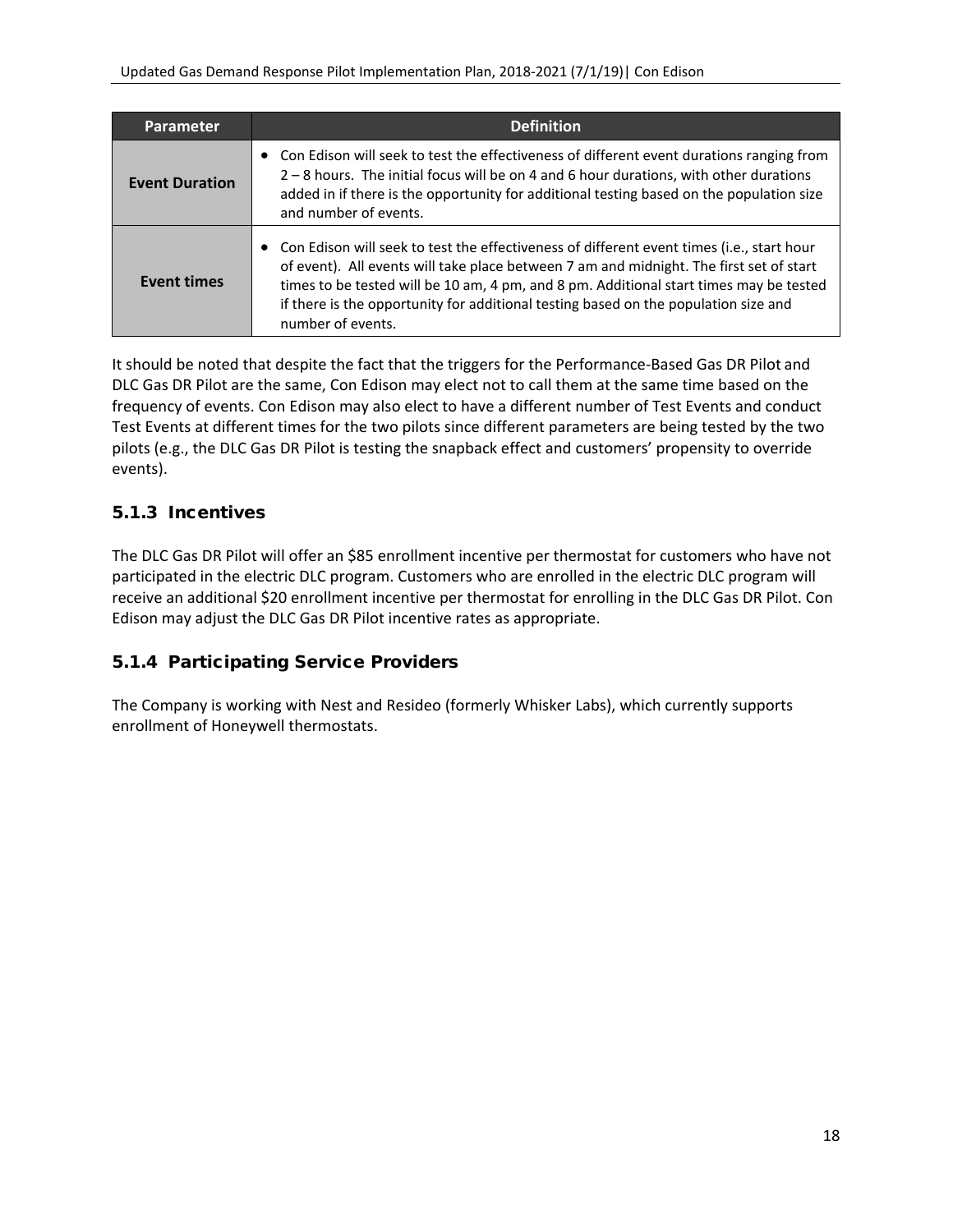## <span id="page-20-0"></span>6 Gas DR Pilot Budget

### <span id="page-20-1"></span>6.1 Budget Breakdown

### <span id="page-20-2"></span>6.1.1 Overview

This section outlines the budget for the delivery and administration of the Gas DR Pilot for three years (November 2018 to March 2021), including both the Performance-Based Gas DR Pilot and the DLC Gas DR Pilot.

Budget amounts are based on estimates of adoption within Con Edison's customer base. Con Edison will inform Staff of any material revisions to the Gas DR Pilot that are the result of customer participation that is different to what is expected, and to comply with all requirements set forth in any relevant Commission Order(s) issued under Smart Solutions.

[Table 4](#page-20-4) provides a summary of the estimated budget for the delivery of the Gas DR Pilot for the first three years of operation. Con Edison has estimated the budget on an annual basis; however, the Company will optimize expenditures based on the requirements of the Gas DR Pilot.

<span id="page-20-4"></span>

| <b>Category</b>              | 2018-19     | 2019-20     | 2020-21     | <b>Total</b> |
|------------------------------|-------------|-------------|-------------|--------------|
| <b>Meter Data Collection</b> | \$269,000   | \$155,000   | \$155,000   | \$579,000    |
| <b>Customer Incentives</b>   | \$648,000   | \$968,000   | \$1,286,000 | \$2,902,000  |
| <b>Pilot Administration</b>  | \$490,000   | \$540,000   | \$540,000   | \$1,570,000  |
| <b>Gas Pilots Budget</b>     | \$1,407,000 | \$1,663,000 | \$1,981,000 | \$5,051,000  |

#### **Table 4 Gas DR Pilot Budget, 2018-2021**

The estimates for Customer Incentives costs in the Gas DR Pilot Budget of approximately \$2.9 million for the three-year Pilot period are premised on a number of factors which are outside of the Company's control. For example, while the Gas DR Pilot proposes to limit the total number of customers that can participate in the Performance-Based Gas DR Pilot, the Company has not placed any limit on the amount of reduction each customer or aggregator can enroll in the Pilot. If peak day gas reductions by customers are greater than the amount the Company has anticipated, Customer Incentives costs will be greater than estimated.

As a result of this uncertainty, if incentive costs are projected to be higher than anticipated, the Company will petition for additional funding.

### <span id="page-20-3"></span>6.1.2 Meter Data Collection

Section [4.3.1](#page-11-1) describes metering options for customers participating in the Performance-Based Gas DR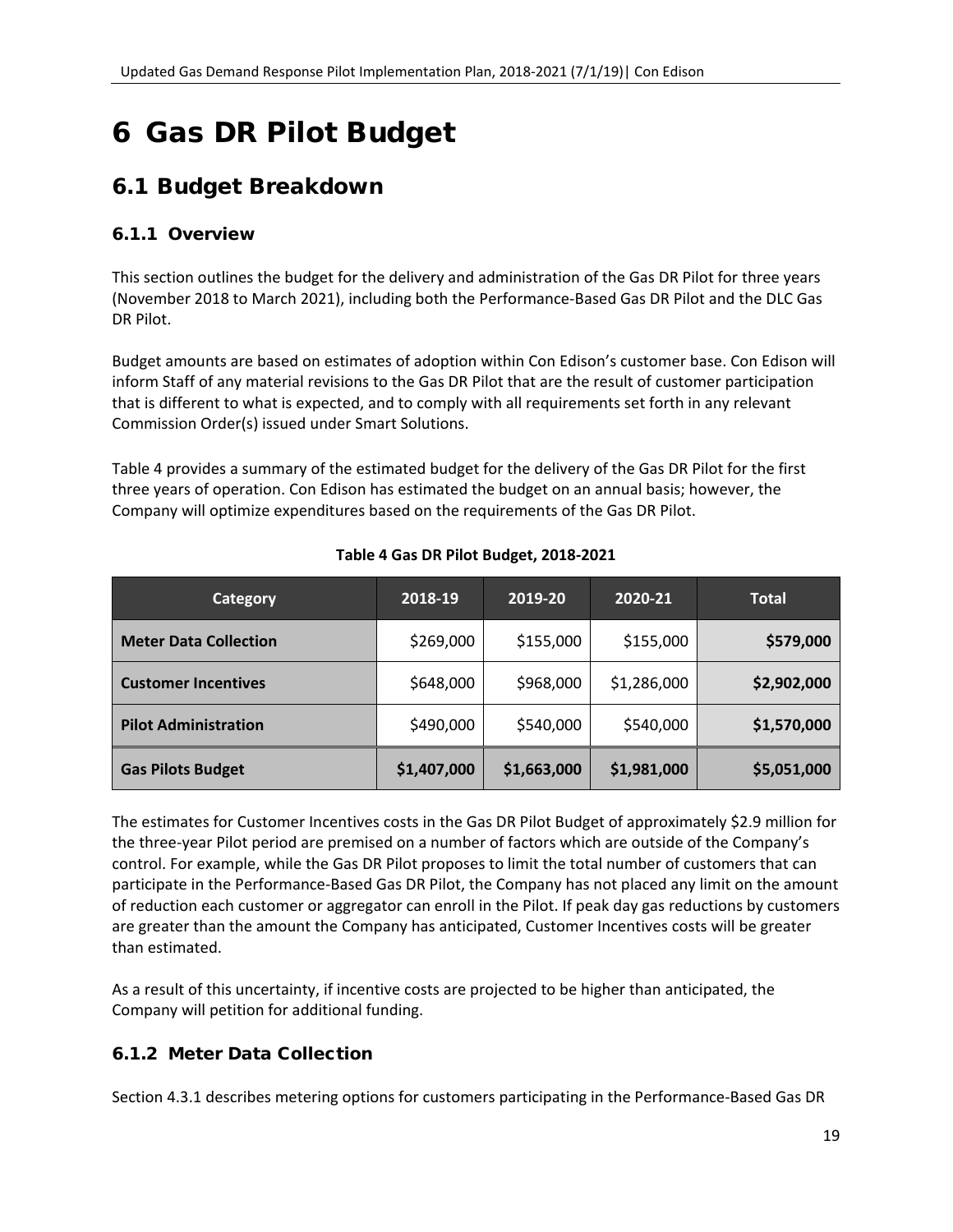Pilot, including two options that involve data collection by Con Edison at the premises of customers that are not equipped with gas AMI meters or customer owned interval data recording devices.

The level of expenditure that will be required for data collection by Con Edison will ultimately be determined by the level of participation in the Performance-Based Gas DR Pilot. Based on expected levels of participation, Con Edison estimates that over the course of the first three years the Performance-Based Gas DR Pilot will require **\$0.58 million** for meter readings and incremental hardware, such as Field Service Units ("FSU"). Incremental costs for IMUs that are installed under metering Option 4 will be funded by Con Edison through its existing budget for gas AMI meter installation.

### <span id="page-21-0"></span>6.1.3 Customer Incentives

Section [4.3.4](#page-13-0) describes the incentive strategy for the Performance-Based Gas DR Pilot, and Section [5.1.3](#page-19-0) outlines the incentive strategy for the DLC Gas DR Pilot. The level of expenditure for customer incentives will ultimately be determined by the level of participation in the Gas DR Pilot, as well as the number of events being called each year. Based on expected levels of participation in the Gas DR Pilot, and an average number of events per year based on historical weather data, Con Edison estimates that customer incentives over the course of the first three years will amount to **\$2.90 million**.

### <span id="page-21-1"></span>6.1.4 Gas DR Pilot Administration

Gas DR Pilot administration costs include expenditures that relate to the establishment and day-to-day delivery of the Gas DR Pilot, and are beyond the costs of meter data collection and customer incentives. This budget includes costs for the incremental staff that will be responsible for the management of the Gas DR Pilot, incremental marketing, outreach, and other customer engagement activities, market research efforts, settlement processes, and demand response management system ("DRMS") integration.

Pilot administration costs for the first three years of the Gas DR Pilot are estimated at **\$1.57 million**.

### <span id="page-21-2"></span>6.2 Benefit-Cost Analysis

Con Edison has developed a Gas BCA Framework to provide a common methodology for calculating benefits and costs of projects and investments related to gas demand reductions and/or local supplyside additions. A program or portfolio is considered to be cost-effective when the BCA result is 1.0 or greater, i.e., providing more benefits than costs to society.

The gas BCA approach follows the accepted electric BCA approach as much as possible. The Company used the Gas BCA framework to evaluate the Gas DR Pilot, and also plans to utilize the Gas BCA Framework to evaluate other gas programs including the Non-Pipeline Solutions RFP. Some modifications were necessary to focus on key analytical drivers including: recognizing the costs and benefits of heating electrification, better capturing the benefits of heating measures, and providing a methodology for evaluating local supply options. It recognizes the benefits and costs of heating electrification by including summer and winter electric system costs and benefits, evaluating projects based on incremental project costs, and using a comparable  $CO<sub>2</sub>$  cost for electricity and gas. It better captures the benefits of peak day and winter season gas load reductions by including the avoided cost of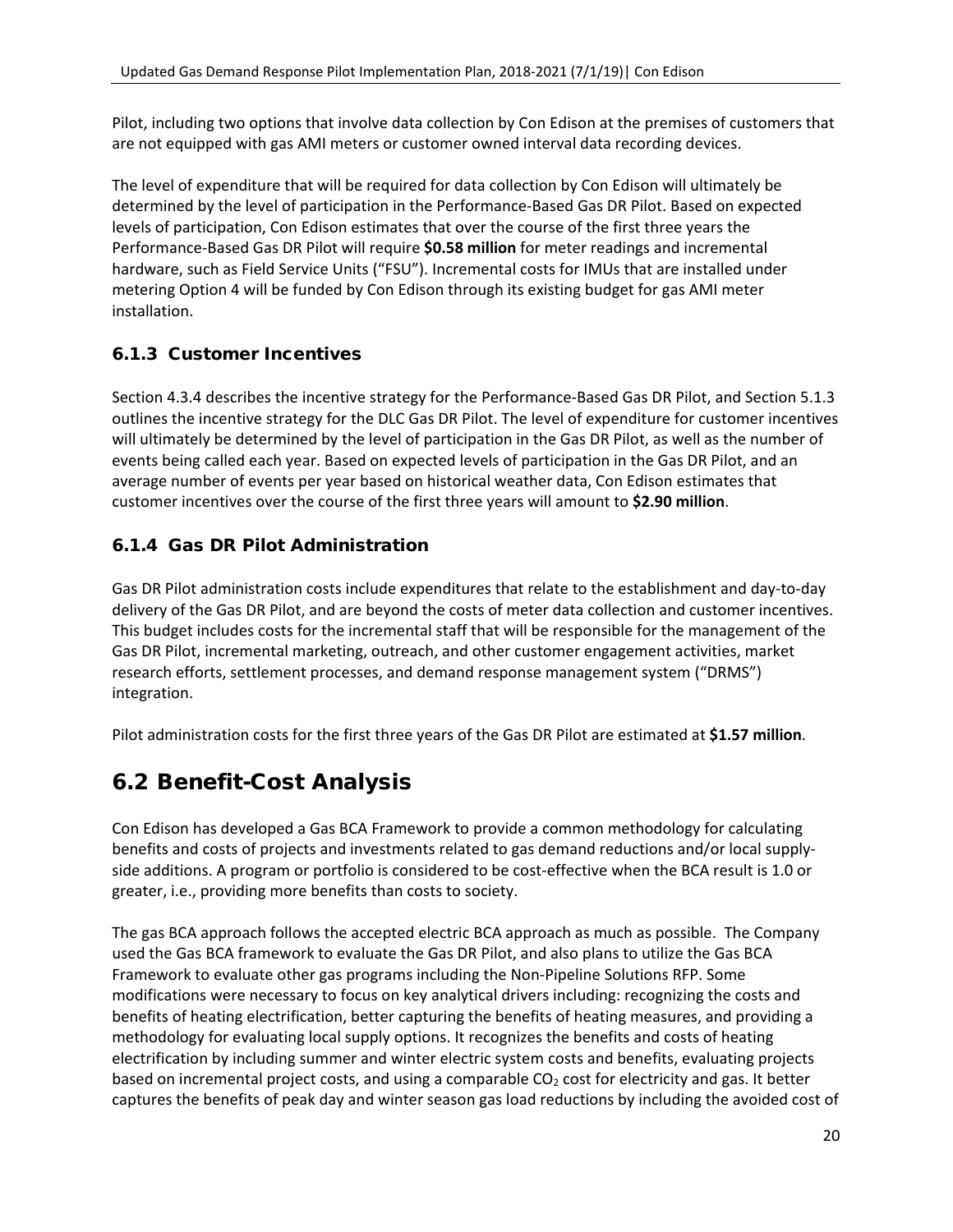new pipeline capacity and other upstream capacity costs as a potential benefit, using seasonal commodity prices and recognizing higher peak day prices, and recognizing the potential avoided cost of on-system upgrades as a capacity metric.

The Societal Cost Test (SCT) is the primary metric used for the BCA. It includes incremental benefits to society as a whole, including  $CO<sub>2</sub>$  impacts, compared to the baseline alternative. It includes the incremental project cost, including any of those costs borne by the customer. Major benefit streams included in the SCT are: avoided upstream pipeline capacity and delivered services costs, on-system capital costs, gas commodity costs,  $CO<sub>2</sub>$  emissions, electric commodity costs, electric capacity costs, and electric transmission and distribution costs.

Con Edison has calculated the cost-effectiveness for the Performance-Based Gas DR Pilot using the Gas BCA Framework, and under the participation assumed in this Implementation Plan, the Societal Cost Test value exceeds 1.0.

Con Edison evaluated two primary scenarios for the BCA:

- 1. Benefit stream includes avoiding pipeline capacity costs as well as delivered services costs (BCA  $= 1.43$ ).
- 2. Benefit stream includes only avoiding delivered services (BCA = 1.09).

Both primary scenarios assume that the program has reached a steady state (i.e., the 10-year time period considered starts in 2021 after the pilot is over), which means that the higher administrative costs associated with the pilot phase have been lowered and the costs associated with non-AMI meters have been eliminated. The blended zone A and zone B values are based on the current CSRP enrollments.

Con Edison also performed a sensitivity analysis on some of the parameters used in the BCA, including the fraction of participating customers in Zone B, and looking at the BCA over the time period that includes the pilot starting in 2018. The BCA exceeds 1.0 for all sensitivity runs when the avoided pipeline capacity costs were included. In the scenario where the benefit stream only includes avoiding delivered services, and not the avoided pipeline capacity, sensitivity runs with a higher proportion of participating customers in Zone B show a BCA higher than 1.0, however those runs with lower proportion of participating customers in Zone B have a BCA lower than 1.0. This is because the Zone B customers have lower incentive rates. The BCA will be re-evaluated throughout and at the end of the pilot period.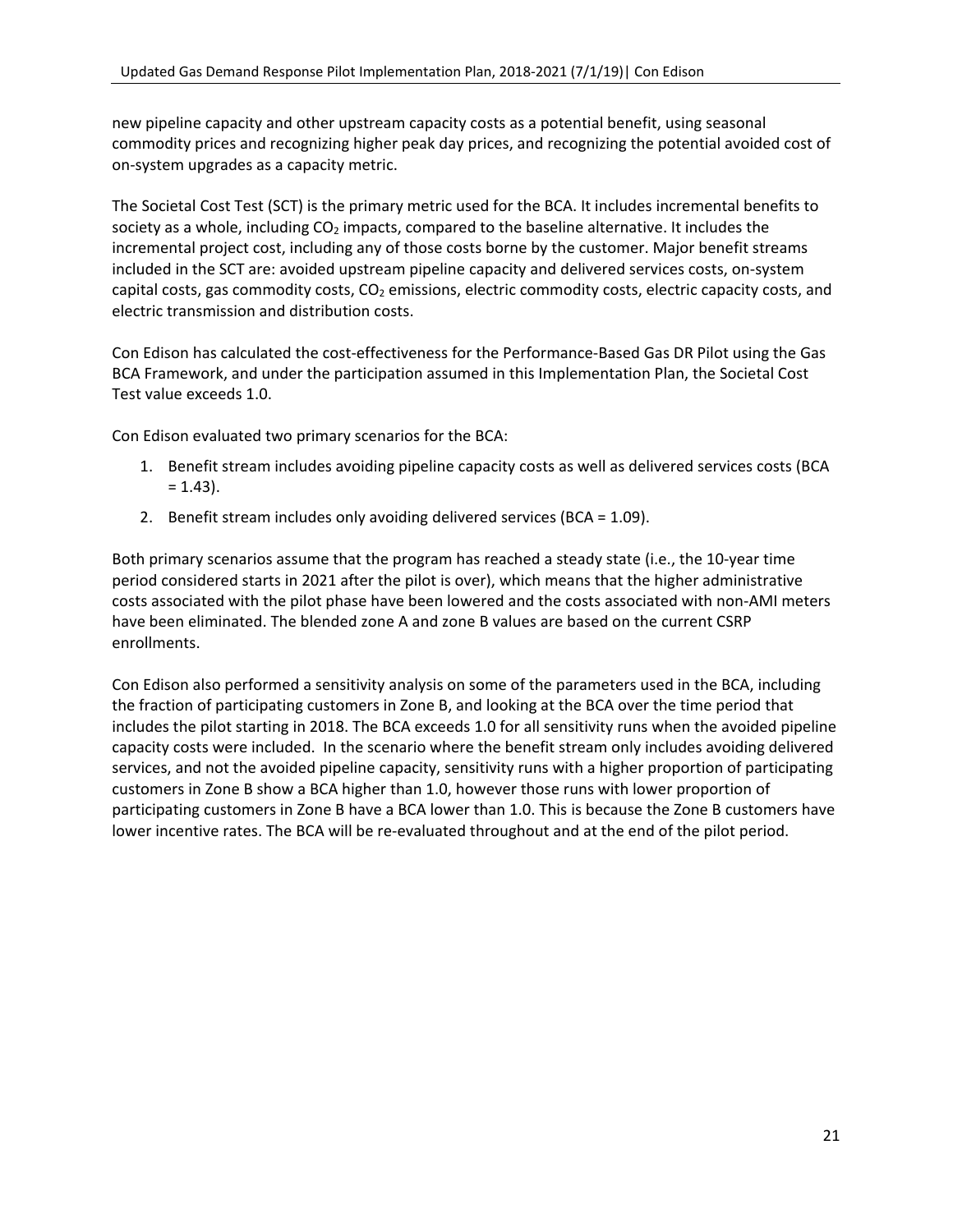| Table 5: Results of primary BCA scenarios as well as sensitivity analyses. All values are for the SCT. |  |
|--------------------------------------------------------------------------------------------------------|--|
|--------------------------------------------------------------------------------------------------------|--|

| Program                                                                                                                        | <b>Base Case:</b><br><b>Avoid Pipeline</b><br><b>Costs</b><br>(Zone A) | <b>Low Benefits</b><br>Case:<br><b>Delivered</b><br>Services Only* |
|--------------------------------------------------------------------------------------------------------------------------------|------------------------------------------------------------------------|--------------------------------------------------------------------|
| 10 Yr Program (2021 - 2030)<br>76% Zone B enrollment<br>٠                                                                      | 1.43                                                                   | 1.09                                                               |
| 10 Yr Program (2021 – 2030)<br>50% Zone B enrollment<br>٠                                                                      | 1.61                                                                   | 0.97                                                               |
| 10 Yr Program (2021 – 2030)<br>100% Zone B                                                                                     | 1.22                                                                   | 1.22                                                               |
| 10 Yr Program (2018 – 2027)<br>Includes pilot phase<br>Reduces admin costs starting in 2021<br>٠<br>50% Zone B enrollment<br>٠ | 1.14                                                                   | 0.79                                                               |

Primary BCA Scenario evaluated

\* Delivered Services modeled at current prices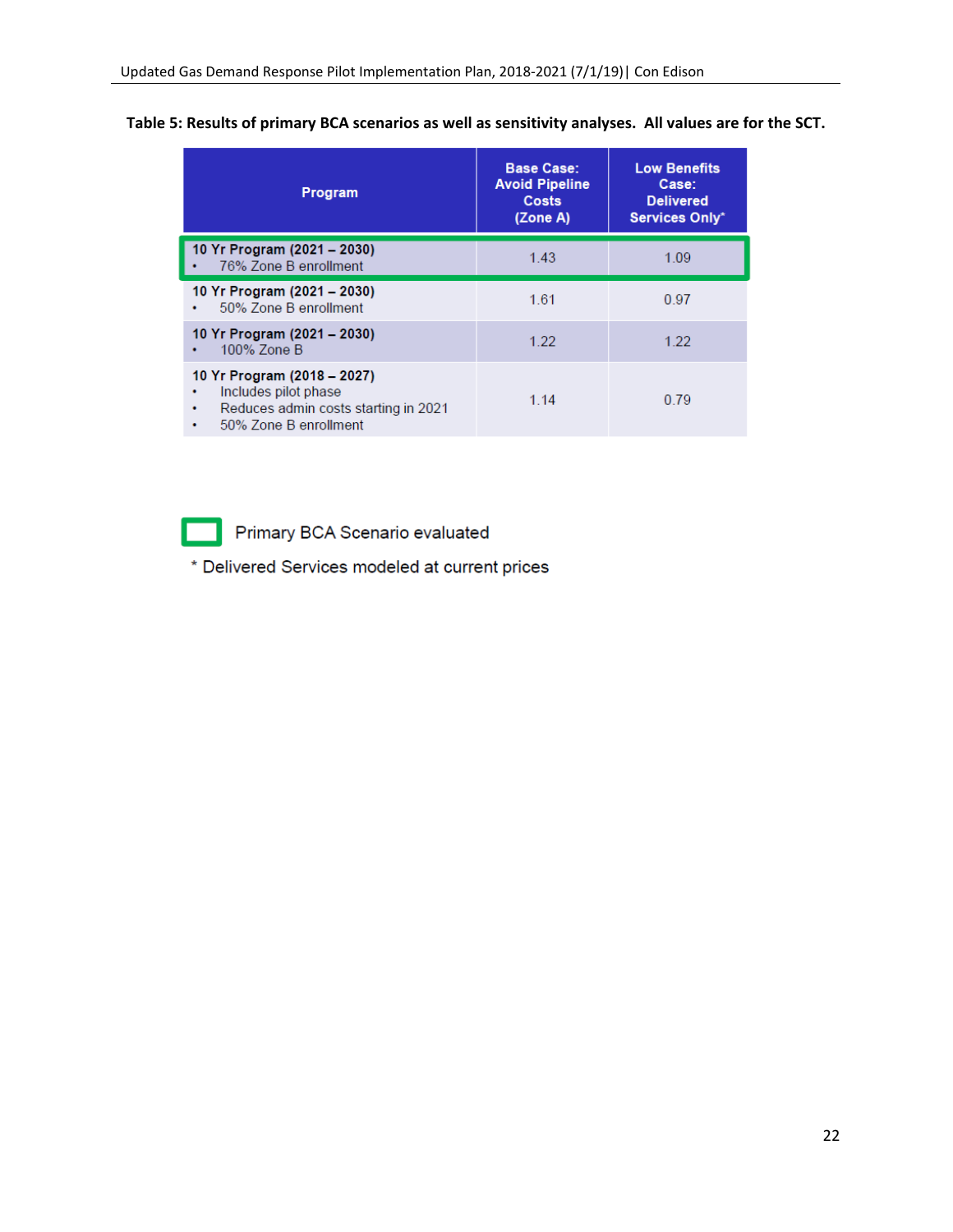## <span id="page-24-0"></span>Appendix A. Gas DR Pilot Value Zones

[Table 5](#page-24-1) presents the zip codes by zone for determining customer incentives and eligibility for the Gas DR Pilot, as discussed in Section [4.1.](#page-8-1)

<span id="page-24-1"></span>

| <b>Gas Reduction Value</b> | <b>ZIP</b> | <b>Location</b>           |
|----------------------------|------------|---------------------------|
| Zone A. Higher             | 10528      | <b>Westchester County</b> |
|                            | 10538      | <b>Westchester County</b> |
|                            | 10543      | <b>Westchester County</b> |
|                            | 10573      | <b>Westchester County</b> |
|                            | 10577      | <b>Westchester County</b> |
|                            | 10580      | <b>Westchester County</b> |
|                            | 10601      | <b>Westchester County</b> |
|                            | 10604      | <b>Westchester County</b> |
|                            | 10605      | <b>Westchester County</b> |
|                            | 10606      | <b>Westchester County</b> |
|                            | 10801      | <b>Westchester County</b> |
|                            | 10803      | <b>Westchester County</b> |
|                            | 10804      | <b>Westchester County</b> |
|                            | 10805      | <b>Westchester County</b> |
|                            | 10033      | Manhattan                 |
|                            | 10034      | Manhattan                 |
|                            | 10040      | Manhattan                 |
|                            | 10451      | <b>Bronx</b>              |
|                            | 10452      | <b>Bronx</b>              |
|                            | 10453      | <b>Bronx</b>              |
|                            | 10454      | <b>Bronx</b>              |
|                            | 10455      | <b>Bronx</b>              |
|                            | 10456      | <b>Bronx</b>              |
|                            | 10457      | <b>Bronx</b>              |
|                            | 10458      | <b>Bronx</b>              |
|                            | 10459      | <b>Bronx</b>              |
|                            | 10460      | <b>Bronx</b>              |
|                            | 10461      | <b>Bronx</b>              |
|                            | 10462      | <b>Bronx</b>              |
|                            | 10463      | <b>Bronx</b>              |
|                            | 10464      | <b>Bronx</b>              |
|                            | 10465      | <b>Bronx</b>              |
|                            | 10466      | <b>Bronx</b>              |
|                            | 10467      | <b>Bronx</b>              |
|                            | 10468      | <b>Bronx</b>              |
|                            | 10469      | <b>Bronx</b>              |
|                            | 10470      | <b>Bronx</b>              |
|                            | 10471      | <b>Bronx</b>              |
|                            | 10472      | <b>Bronx</b>              |
|                            | 10473      | <b>Bronx</b>              |
|                            | 10474      | <b>Bronx</b>              |
|                            | 10475      | <b>Bronx</b>              |

#### **Table 5. Gas DR Pilot Value Zones for Customer Incentives and Eligibility**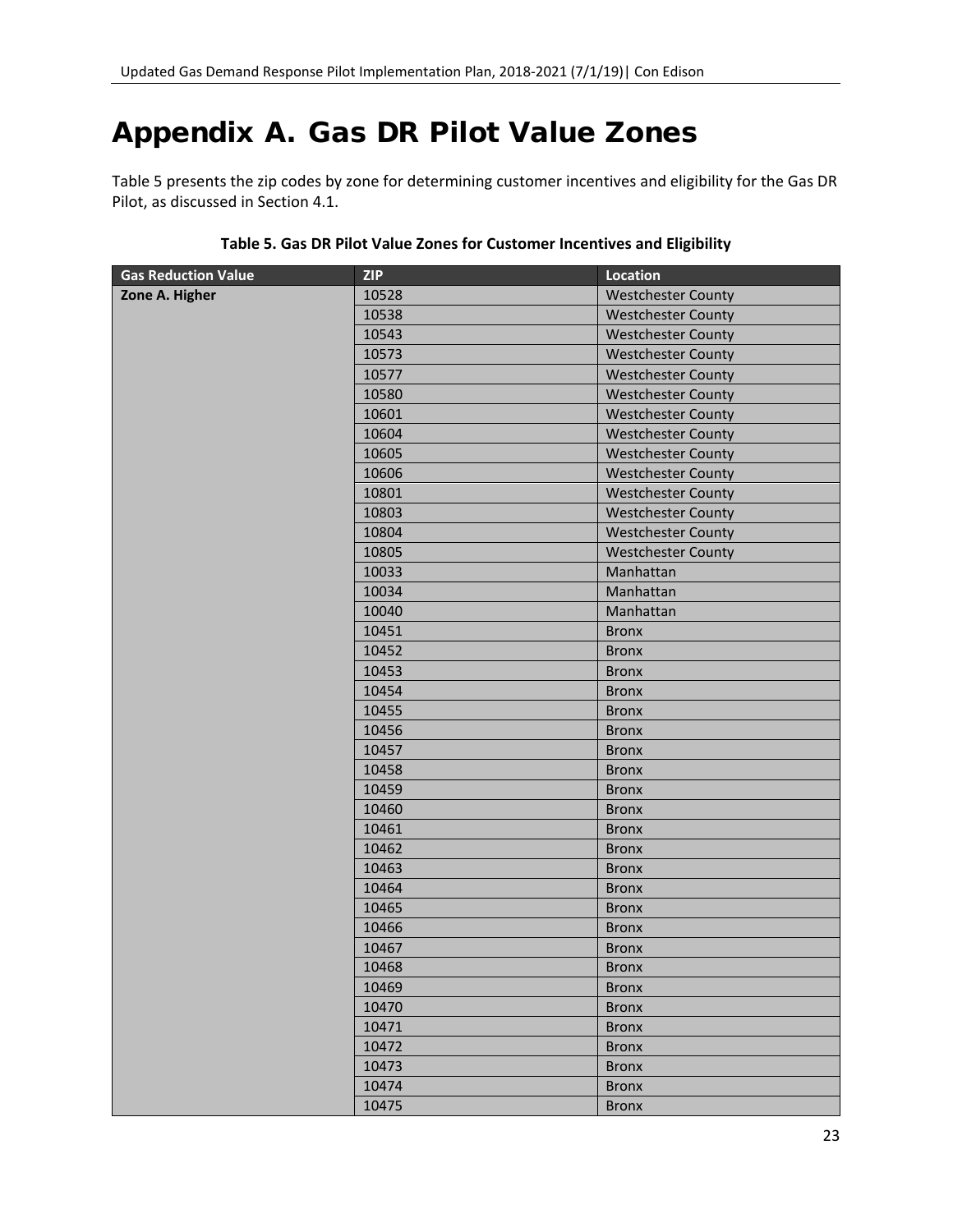| <b>Gas Reduction Value</b> | <b>ZIP</b> | <b>Location</b>           |
|----------------------------|------------|---------------------------|
|                            | 10502      | <b>Westchester County</b> |
|                            | 10503      | <b>Westchester County</b> |
|                            | 10504      | <b>Westchester County</b> |
|                            | 10506      | <b>Westchester County</b> |
|                            | 10507      | <b>Westchester County</b> |
|                            | 10510      | <b>Westchester County</b> |
|                            | 10514      | <b>Westchester County</b> |
|                            | 10522      | <b>Westchester County</b> |
|                            | 10523      | <b>Westchester County</b> |
|                            | 10530      | <b>Westchester County</b> |
|                            | 10532      | <b>Westchester County</b> |
|                            | 10533      | <b>Westchester County</b> |
|                            | 10549      | <b>Westchester County</b> |
|                            | 10550      | <b>Westchester County</b> |
|                            | 10552      | <b>Westchester County</b> |
|                            | 10553      | <b>Westchester County</b> |
|                            | 10562      | <b>Westchester County</b> |
|                            | 10570      | <b>Westchester County</b> |
|                            | 10583      | <b>Westchester County</b> |
|                            | 10591      | <b>Westchester County</b> |
|                            | 10594      | <b>Westchester County</b> |
|                            | 10595      | <b>Westchester County</b> |
|                            | 10603      | <b>Westchester County</b> |
|                            | 10607      | <b>Westchester County</b> |
|                            | 10701      | <b>Westchester County</b> |
|                            | 10703      | <b>Westchester County</b> |
|                            | 10704      | <b>Westchester County</b> |
|                            | 10705      | <b>Westchester County</b> |
|                            | 10706      | <b>Westchester County</b> |
|                            | 10707      | <b>Westchester County</b> |
|                            | 10708      | <b>Westchester County</b> |
|                            | 10709      | <b>Westchester County</b> |
|                            | 10710      | <b>Westchester County</b> |
| Zone B. Lower              | 10001      | Manhattan                 |
|                            | 10002      | Manhattan                 |
|                            | 10003      | Manhattan                 |
|                            | 10004      | Manhattan                 |
|                            | 10005      | Manhattan                 |
|                            | 10006      | Manhattan                 |
|                            | 10007      | Manhattan                 |
|                            | 10009      | Manhattan                 |
|                            | 10010      | Manhattan                 |
|                            | 10011      | Manhattan                 |
|                            | 10012      | Manhattan                 |
|                            | 10013      | Manhattan                 |
|                            | 10014      | Manhattan                 |
|                            | 10016      | Manhattan                 |
|                            | 10017      | Manhattan                 |
|                            | 10018      | Manhattan                 |
|                            |            |                           |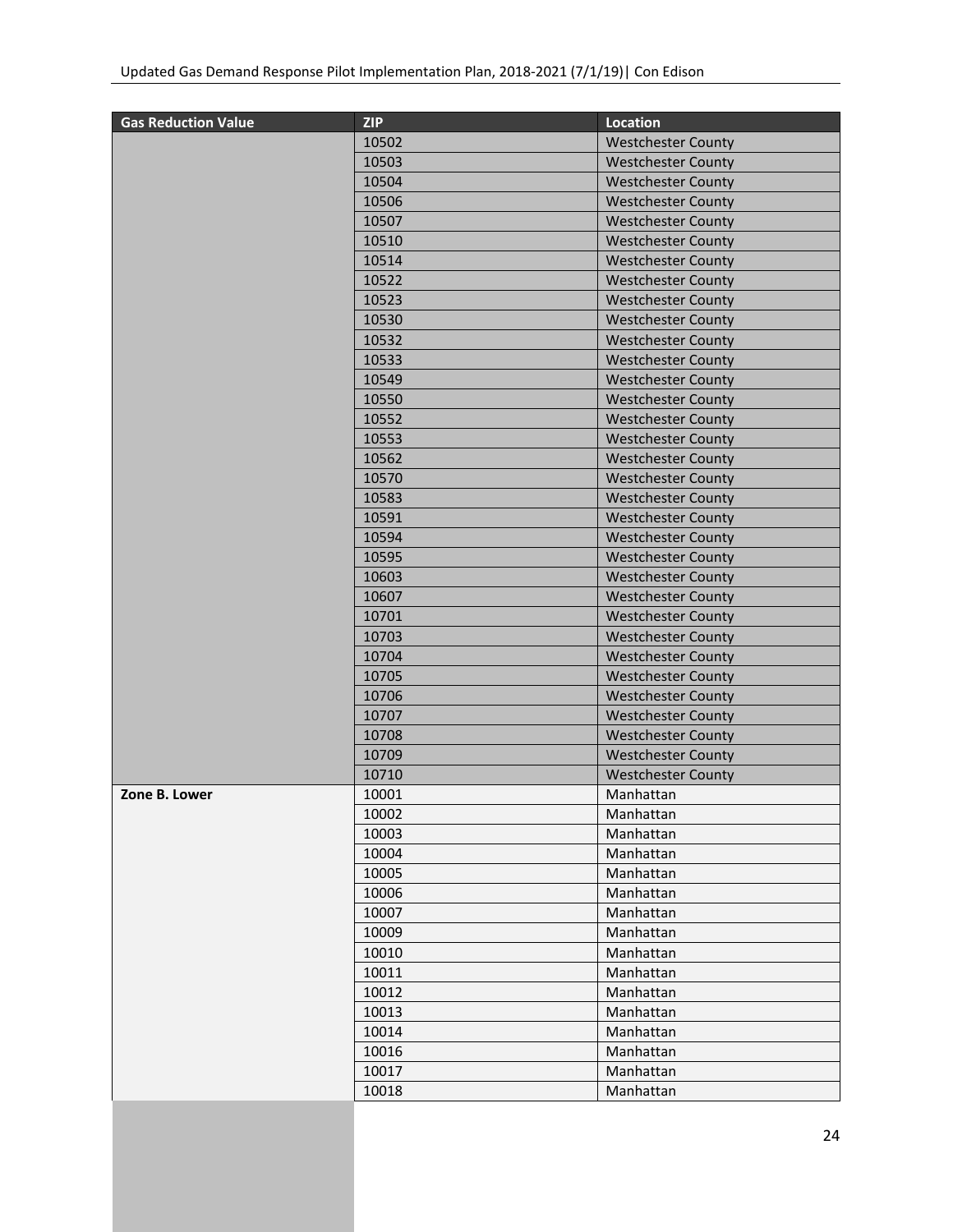| <b>Gas Reduction Value</b> | <b>ZIP</b> | <b>Location</b> |
|----------------------------|------------|-----------------|
|                            | 10019      | Manhattan       |
|                            | 10020      | Manhattan       |
|                            | 10021      | Manhattan       |
|                            | 10022      | Manhattan       |
|                            | 10023      | Manhattan       |
|                            | 10024      | Manhattan       |
|                            | 10025      | Manhattan       |
|                            | 10026      | Manhattan       |
|                            | 10027      | Manhattan       |
|                            | 10028      | Manhattan       |
|                            | 10029      | Manhattan       |
|                            | 10030      | Manhattan       |
|                            | 10031      | Manhattan       |
|                            | 10032      | Manhattan       |
|                            | 10035      | Manhattan       |
|                            | 10036      | Manhattan       |
|                            | 10037      | Manhattan       |
|                            | 10038      | Manhattan       |
|                            | 10039      | Manhattan       |
|                            | 10041      | Manhattan       |
|                            | 10044      | Manhattan       |
|                            | 10045      | Manhattan       |
|                            | 10065      | Manhattan       |
|                            | 10069      | Manhattan       |
|                            | 10075      | Manhattan       |
|                            | 10080      | Manhattan       |
|                            | 10103      | Manhattan       |
|                            | 10104      | Manhattan       |
|                            | 10105      | Manhattan       |
|                            | 10106      | Manhattan       |
|                            | 10110      | Manhattan       |
|                            | 10111      | Manhattan       |
|                            | 10112      | Manhattan       |
|                            | 10115      | Manhattan       |
|                            | 10118      | Manhattan       |
|                            | 10119      | Manhattan       |
|                            | 10121      | Manhattan       |
|                            | 10122      | Manhattan       |
|                            | 10123      | Manhattan       |
|                            | 10128      | Manhattan       |
|                            | 10152      | Manhattan       |
|                            | 10154      | Manhattan       |
|                            | 10162      | Manhattan       |
|                            | 10165      | Manhattan       |
|                            | 10166      | Manhattan       |
|                            | 10167      | Manhattan       |
|                            | 10169      | Manhattan       |
|                            | 10170      | Manhattan       |
|                            | 10172      | Manhattan       |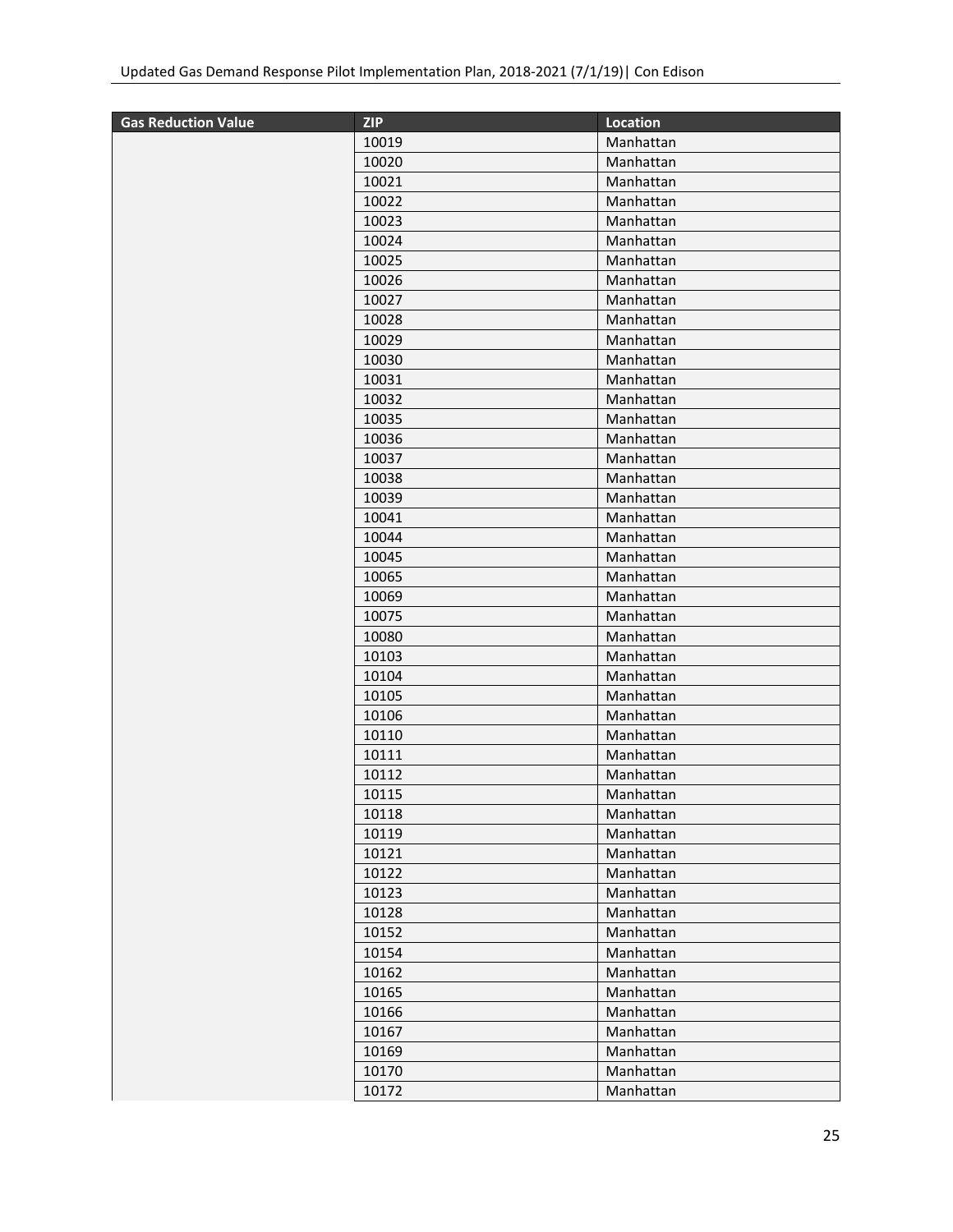| <b>Gas Reduction Value</b>             | <b>ZIP</b> | Location                  |
|----------------------------------------|------------|---------------------------|
|                                        | 10173      | Manhattan                 |
|                                        | 10174      | Manhattan                 |
|                                        | 10175      | Manhattan                 |
|                                        | 10176      | Manhattan                 |
|                                        | 10178      | Manhattan                 |
|                                        | 10271      | Manhattan                 |
|                                        | 10278      | Manhattan                 |
|                                        | 10279      | Manhattan                 |
|                                        | 10280      | Manhattan                 |
|                                        | 10281      | Manhattan                 |
|                                        | 10282      | Manhattan                 |
|                                        | 10285      | Manhattan                 |
|                                        | 11004      | Queens                    |
|                                        | 11101      | Queens                    |
|                                        | 11102      | Queens                    |
|                                        | 11103      | Queens                    |
|                                        | 11104      | Queens                    |
|                                        | 11105      | Queens                    |
|                                        | 11106      | Queens                    |
|                                        | 11354      | Queens                    |
|                                        | 11355      | Queens                    |
|                                        | 11356      | Queens                    |
|                                        | 11357      | Queens                    |
|                                        | 11358      | Queens                    |
|                                        | 11360      | Queens                    |
|                                        | 11361      | Queens                    |
|                                        | 11362      | Queens                    |
|                                        | 11363      | Queens                    |
|                                        | 11364      | Queens                    |
|                                        | 11365      | Queens                    |
|                                        | 11366      | Queens                    |
|                                        | 11367      | Queens                    |
|                                        | 11370      | Queens                    |
|                                        | 11426      | Queens                    |
|                                        | 11427      | Queens                    |
|                                        | 11428      | Queens                    |
|                                        | 11432      | Queens                    |
|                                        | 11435      | Queens                    |
|                                        | 11439      | Queens                    |
| Ineligible to participate <sup>9</sup> | 10501      | <b>Westchester County</b> |
|                                        | 10505      | <b>Westchester County</b> |
|                                        | 10511      | <b>Westchester County</b> |
|                                        | 10517      | <b>Westchester County</b> |
|                                        | 10520      | <b>Westchester County</b> |
|                                        | 10526      | <b>Westchester County</b> |
|                                        | 10527      | <b>Westchester County</b> |

<span id="page-27-0"></span> In the 4/26/18 Implementation Plan filing, zip codes 10505, 10511, 10520, 10535, 10536, 10547, 10548, 10566, 10567, 10588, 10589, and 10598 were inadvertently included in both Zone B and Ineligible to Participate. These zip codes are not eligible to participate. This filing updates the zone assignment for these 12 zip codes.